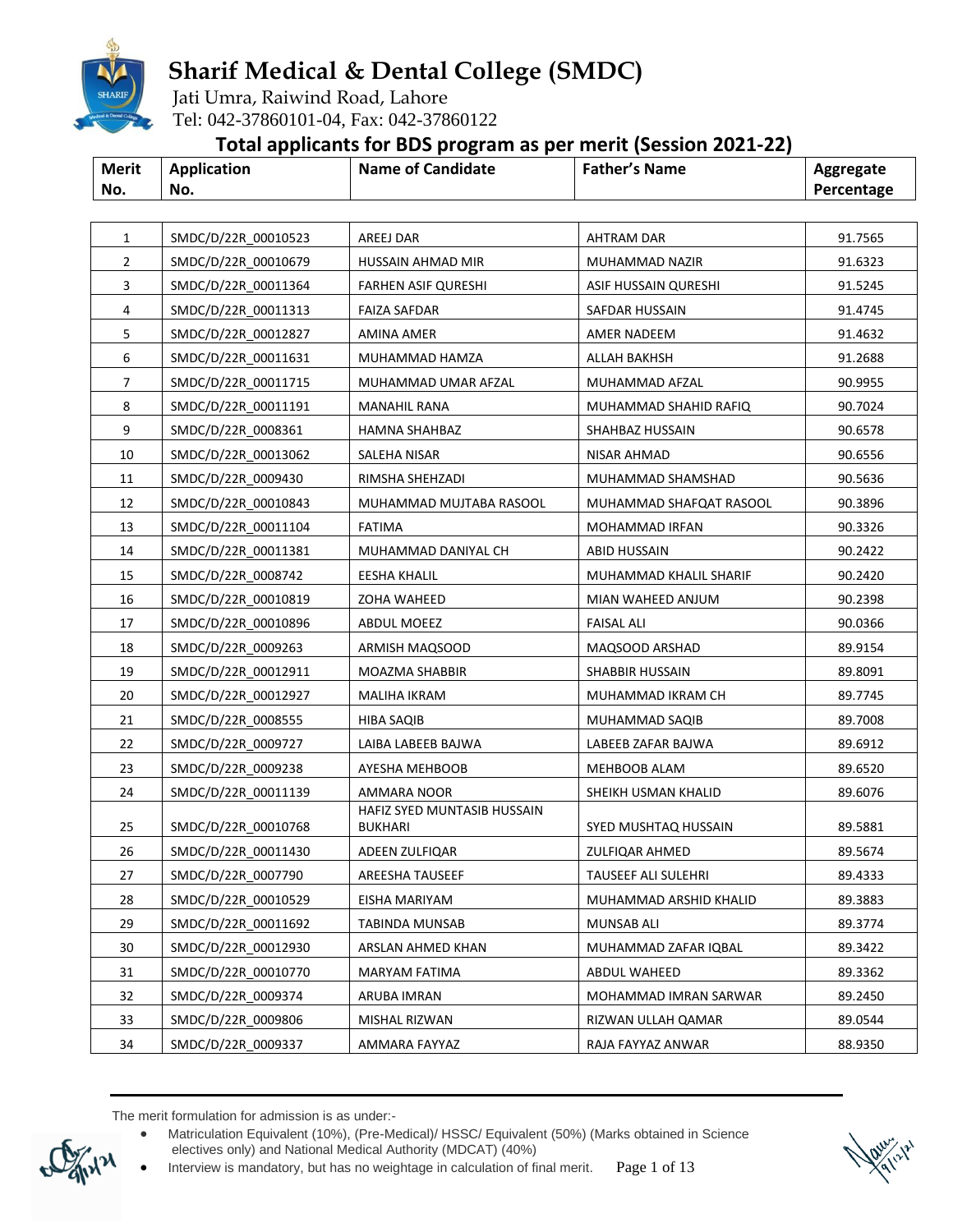

Jati Umra, Raiwind Road, Lahore Tel: 042-37860101-04, Fax: 042-37860122

### **Total applicants for BDS program as per merit (Session 2021-22)**

| <b>Merit</b> | Application | <b>Name of Candidate</b> | <b>Father's Name</b> | Aggregate  |
|--------------|-------------|--------------------------|----------------------|------------|
| No.          | No.         |                          |                      | Percentage |

| 35 | SMDC/D/22R_00013031 | <b>MAIDA KHALID</b>       | <b>KHALID MAHMOOD</b>   | 88.8955 |
|----|---------------------|---------------------------|-------------------------|---------|
| 36 | SMDC/D/22R 0007482  | SHAN E ZAHRA SAIF         | <b>ASADULLAH MALIK</b>  | 88.8504 |
| 37 | SMDC/D/22R 0009115  | AYESHA TANVIR SHEIKH      | MUDDASAR TANVIR SHEIKH  | 88.8317 |
| 38 | SMDC/D/22R 0007498  | <b>ISMAIL TAHIR</b>       | <b>TAHIR NAVEED</b>     | 88.7336 |
| 39 | SMDC/D/22R 0007962  | MUHAMMAD RAFAY KHALID     | KHALID MEHMOOD          | 88.5917 |
| 40 | SMDC/D/22R 00011102 | HAREEM FATIMA             | RASHID MUSTAFA          | 88.5771 |
| 41 | SMDC/D/22R_00010887 | SAMEERA SALMAN            | SALMAN IQBAL            | 88.5652 |
| 42 | SMDC/D/22R_00013069 | FATIMA MUQADDAS ASLAM     | MUHAMMAD ASLAM          | 88.5249 |
| 43 | SMDC/D/22R 0009872  | MUSKAN SHEHZADI           | TAHIR AYOUB             | 88.4725 |
| 44 | SMDC/D/22R 0009677  | URWA TIL WUSQA            | MUHAMMAD UMAR UL SAQQAF | 88.4318 |
| 45 | SMDC/D/22R 00010069 | YESHA AHMAD VIRK          | SARFRAZ AHMAD VIRK      | 88.3405 |
| 46 | SMDC/D/22R 00010834 | SIBRA MARYAM              | <b>BABAR RASHID</b>     | 88.2175 |
| 47 | SMDC/D/22R_0009480  | HAFSAH MASUD              | MUHAMMAD MASUD          | 88.1322 |
| 48 | SMDC/D/22R 0007620  | SWAIBA FATIMA             | MUHAMMAD IJAZ SHAHID    | 88.0591 |
| 49 | SMDC/D/22R_0009722  | <b>MEHAK</b>              | <b>IJAZ AHMAD</b>       | 87.9712 |
| 50 | SMDC/D/22R 0007532  | MUHAMMAD SAFEERULLAH      | ABID HUSSAIN            | 87.8249 |
| 51 | SMDC/D/22R_00010597 | ZAINAB AHMAD              | SHEIKH ALI AHMAD WAHEED | 87.8037 |
| 52 | SMDC/D/22R 00011648 | SUHAIB SHAHID             | SHAHID MEHMOOD SAHI     | 87.7502 |
| 53 | SMDC/D/22R 00010649 | MEMONA RAZZAQ             | RAO ABDUL RAZZAQ        | 87.7491 |
| 54 | SMDC/D/22R 00012741 | MUHAMMAD AHMED            | MUHAMMAD SAJJAD         | 87.7212 |
| 55 | SMDC/D/22R 00010502 | MISHAL FAZ                | NAEEM ULLAH             | 87.4580 |
| 56 | SMDC/D/22R 00010920 | FATIMA AUMIR MAHMOOD      | AUMIR MAHMOOD           | 87.4492 |
| 57 | SMDC/D/22R 0009579  | NOOR FATIMA               | MUHAMMAD ASGHAR         | 87.4374 |
| 58 | SMDC/D/22R_0008772  | MUHAMMAD SARMAD RANA      | ZAFAR IQBAL             | 87.4156 |
| 59 | SMDC/D/22R 00010647 | MARYAM BAKHTAWAR          | RAO ABDUL RAZZAQ        | 87.4045 |
| 60 | SMDC/D/22R 0007294  | ISRAA ABDUL HAMEED AKHTAR | ABDUL HAMEED AKHTAR     | 87.3516 |
| 61 | SMDC/D/22R_00012958 | SAMRA ILYAS               | MUHAMMAD ILYAS          | 87.3439 |
| 62 | SMDC/D/22R_00012875 | ZOOBIA ASHFAQ             | ASHFAQ AHMED            | 87.3261 |
| 63 | SMDC/D/22R_0007380  | MISBAH HASEEB             | MUHAMMAD HASEEB         | 87.2992 |
| 64 | SMDC/D/22R 0008444  | RIMSHA ASLAM              | MUHAMMAD ASLAM          | 87.2048 |
| 65 | SMDC/D/22R 00011391 | MEERAB KHAN               | <b>NADEEM KHAN</b>      | 87.1548 |
| 66 | SMDC/D/22R 0009233  | SHAHZAIB HAYAT            | MUHAMMAD HAYAT          | 87.1548 |
| 67 | SMDC/D/22R 0008189  | SHAHZAL IMAN FATIMA       | MUHAMMAD ASGHAR         | 87.1442 |
| 68 | SMDC/D/22R 00012956 | RIDA NAEEM                | NAEEM UD DIN            | 87.0948 |
| 69 | SMDC/D/22R 00010540 | AREEBA RAWAAN DAR         | ARSLAN DAR              | 86.9810 |

The merit formulation for admission is as under:-

 Matriculation Equivalent (10%), (Pre-Medical)/ HSSC/ Equivalent (50%) (Marks obtained in Science electives only) and National Medical Authority (MDCAT) (40%)

Interview is mandatory, but has no weightage in calculation of final merit. Page 2 of 13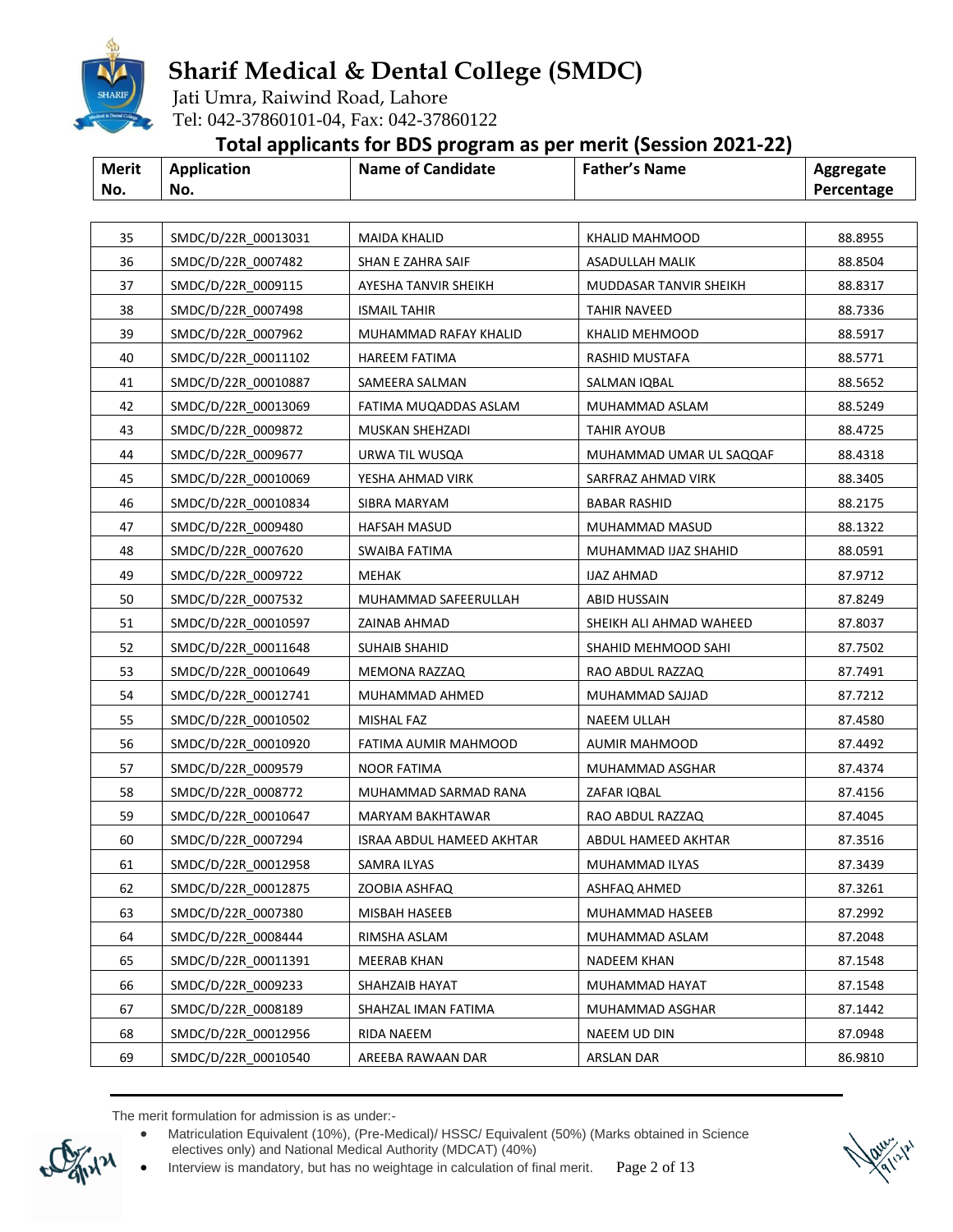

Jati Umra, Raiwind Road, Lahore Tel: 042-37860101-04, Fax: 042-37860122

#### **Total applicants for BDS program as per merit (Session 2021-22)**

|              |                    | . .                      |                      |            |
|--------------|--------------------|--------------------------|----------------------|------------|
| <b>Merit</b> | <b>Application</b> | <b>Name of Candidate</b> | <b>Father's Name</b> | Aggregate  |
| No.          | No.                |                          |                      | Percentage |

| 70  | SMDC/D/22R_00011192 | <b>TAAIL ZAINAB</b>        | NADEEM SHAHZAD           | 86.9139 |
|-----|---------------------|----------------------------|--------------------------|---------|
| 71  | SMDC/D/22R 00012767 | AFEEFA AZHAR               | MUHAMMAD AZHAR           | 86.8524 |
| 72  | SMDC/D/22R 0009604  | <b>FATIMA RAUF</b>         | MUHAMMAD ABDUL RAUF      | 86.8011 |
| 73  | SMDC/D/22R 00011152 | <b>JAWARIA BASHIR</b>      | <b>BASHIR AHMED</b>      | 86.6955 |
| 74  | SMDC/D/22R 0009124  | DURR E SAMEEN              | MUHAMMAD AFZAL           | 86.6884 |
| 75  | SMDC/D/22R 0008282  | <b>NOOR FATIMA</b>         | MUHAMMAD YOUSAF          | 86.6785 |
| 76  | SMDC/D/22R_0007607  | MARYAM NAVEED              | NAVEED AHMED             | 86.6760 |
| 77  | SMDC/D/22R 0009450  | MUHAMMAD YAHYA AKHTER      | MUHAMMAD AKHTER          | 86.6184 |
| 78  | SMDC/D/22R 00012806 | SYED ABDUL RAFAY SHAH      | MUHAMMAD SHAH ANJUM      | 86.6030 |
| 79  | SMDC/D/22R 00011047 | MOEZZA MUMTAZ              | MUHAMMAD MUMTAZ BAIG     | 86.5643 |
| 80  | SMDC/D/22R 00012742 | <b>FATIMA MAHEEN</b>       | MUHAMMAD SAJJAD          | 86.5615 |
| 81  | SMDC/D/22R 00011401 | HAFIZ MUHAMMAD UMER SAYYAM | MUHAMMAD SAJID           | 86.5250 |
| 82  | SMDC/D/22R_00010202 | <b>RAMEEN SHEIKH</b>       | <b>IMRAN IQBAL</b>       | 86.4897 |
| 83  | SMDC/D/22R 0007677  | ABDULLAH KHALIQ            | KHALIQ ILYAS             | 86.3119 |
| 84  | SMDC/D/22R 00013083 | AMMAR AQIB                 | AQIB MUNIR               | 86.2878 |
| 85  | SMDC/D/22R 00010609 | JANNAT LUQMAN              | MUHAMMAD LUQMAN          | 86.2551 |
| 86  | SMDC/D/22R 0007255  | ARIBA ZAFAR                | ZAFAR IQBAL              | 86.2230 |
| 87  | SMDC/D/22R 0007991  | ROSHNA AHMAD               | RIAZ AHMAD               | 86.2202 |
| 88  | SMDC/D/22R 00010376 | ALEEZAY AFTAB              | AFTAB AHMED              | 86.2190 |
| 89  | SMDC/D/22R 00013002 | HAMZA HAIDER               | SHEHZAD AHMAD            | 86.1492 |
| 90  | SMDC/D/22R 0009150  | MUHAMMAD HASEEB AMAN       | AMAN ULLAH               | 86.1055 |
| 91  | SMDC/D/22R 00011500 | MUHAMMAD HASEEB NADEEM     | MUHAMMAD AHMAD NADEEM    | 86.0278 |
| 92  | SMDC/D/22R 00011215 | MULATIFA NOOR              | MUHAMMAD SHIRAZ SHARIF   | 86.0275 |
| 93  | SMDC/D/22R_00010790 | TEHREEM FATIMA             | MUHAMMAD ABBAS           | 86.0045 |
| 94  | SMDC/D/22R 0007663  | AQSA SALEEM                | MOHAMMAD SALEEM IQBAL    | 85.9370 |
| 95  | SMDC/D/22R 0008868  | RUBAB FATIMA               | ABID HUSSAIN SHAH        | 85.9241 |
| 96  | SMDC/D/22R 00011654 | MOHAMMAD AZED NAVEED       | AHMAD NAVEED             | 85.9039 |
| 97  | SMDC/D/22R_00010525 | <b>FATIMA ZAHRA</b>        | SIKANDAR HAYAT JAVED     | 85.8913 |
| 98  | SMDC/D/22R_0009303  | ASMA SALEEM                | MUHAMMAD SALEEM          | 85.8860 |
| 99  | SMDC/D/22R 0007811  | SYEDA LAIBA GILANI         | SYED MAHMOOD RAZA GILANI | 85.8778 |
|     | SMDC/D/22R 0009021  |                            |                          | 85.8667 |
| 100 |                     | MINHAL ASHRAF              | MUHAMMAD ASHRAF          |         |
| 101 | SMDC/D/22R 0009557  | MUHAMMAD TAQI ABBAS        | SHAHID ABBAS             | 85.8072 |
| 102 | SMDC/D/22R 00010257 | AIMA ANJUM                 | SHEIKH ANJUM             | 85.7983 |
| 103 | SMDC/D/22R 0009286  | <b>FARIA IRFAN</b>         | IRFAN ARSHAD             | 85.7467 |
| 104 | SMDC/D/22R 00010195 | MUHAMMAD ALI HASSAN        | MALIK ATTA MUHAMMAD      | 85.7420 |

 Matriculation Equivalent (10%), (Pre-Medical)/ HSSC/ Equivalent (50%) (Marks obtained in Science electives only) and National Medical Authority (MDCAT) (40%)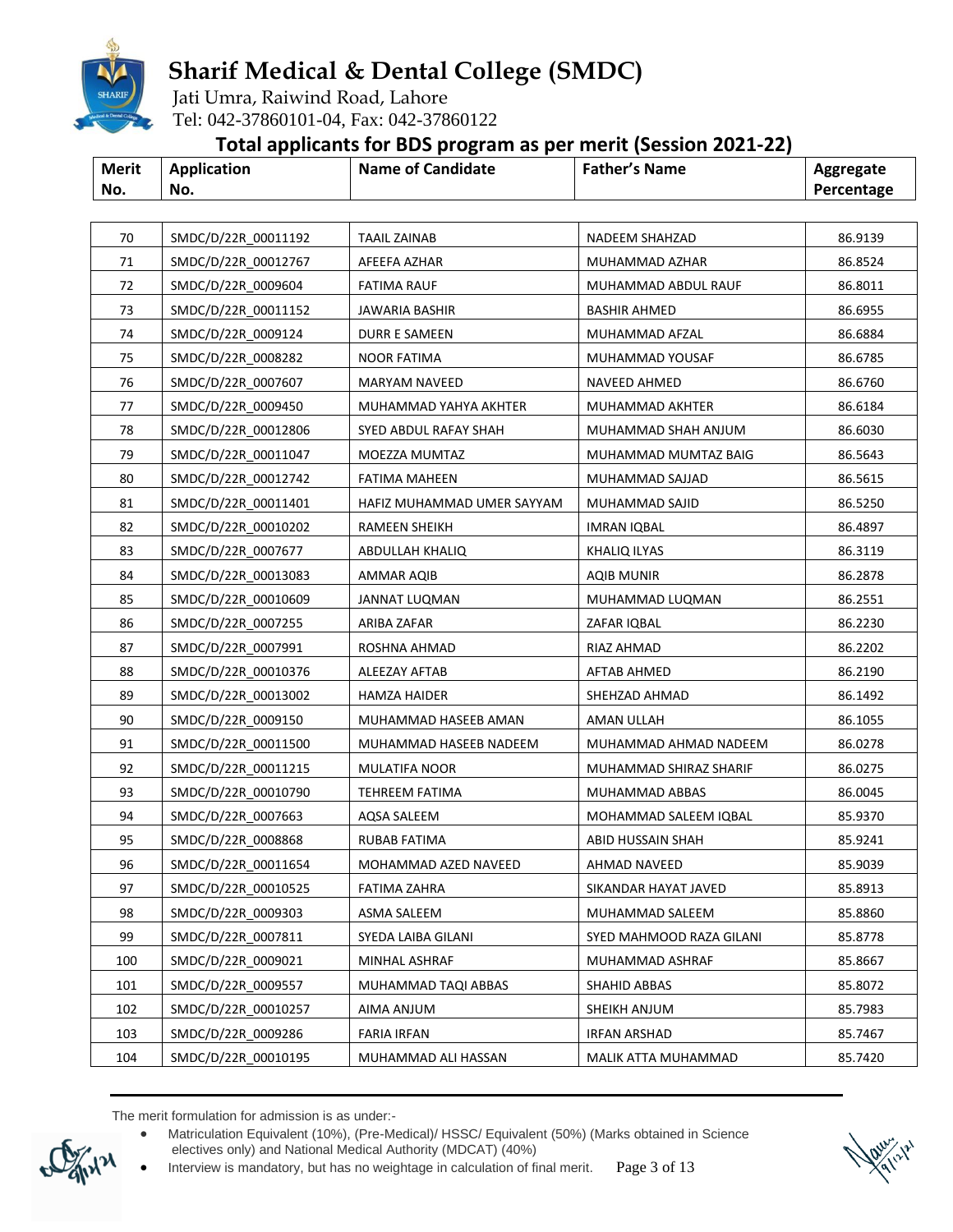

Jati Umra, Raiwind Road, Lahore Tel: 042-37860101-04, Fax: 042-37860122

### **Total applicants for BDS program as per merit (Session 2021-22)**

| <b>Merit</b> | Application | <b>Name of Candidate</b> | <b>Father's Name</b> | Aggregate  |
|--------------|-------------|--------------------------|----------------------|------------|
| No.          | No.         |                          |                      | Percentage |

| 105 | SMDC/D/22R 0008425  | <b>HAMNA ARSHAD</b>                   | MUHAMMAD ARSHAD KHAN     | 85.7184 |
|-----|---------------------|---------------------------------------|--------------------------|---------|
| 106 | SMDC/D/22R 00010427 | ZUNAIRA KHALID CHAUDHARY              | MAHMOOD KHALID CHAUDHRY  | 85.7063 |
| 107 | SMDC/D/22R 0008546  | <b>MAHAM SHAFIQ</b>                   | SHAFIQ AHMAD SHAHID      | 85.6574 |
| 108 | SMDC/D/22R 00012907 | <b>FIZA FARRUKH</b>                   | <b>FARRUKH ANJUM</b>     | 85.6397 |
| 109 | SMDC/D/22R 00012938 | AMAD UD DEEN MOHAMMAD<br>MASOOD BAJWA | MASOOD AMIR BAJWA        | 85.6341 |
| 110 | SMDC/D/22R 00010882 | <b>GHULAM ABBAS</b>                   | SHEIKH MUHAMMAD ALI      | 85.5802 |
| 111 | SMDC/D/22R 0009122  | <b>MAHNOOR AFZAL</b>                  | MUHAMMAD AFZAL           | 85.5483 |
| 112 | SMDC/D/22R 00010076 | RABEET AHMAD VIRK                     | SARFRAZ AHMAD VIRK       | 85.5015 |
| 113 | SMDC/D/22R 0008624  | RANA MUHAMMAD AMMAR ZAHID             | ZAHID MAHMOOD AKHTAR     | 85.4448 |
| 114 | SMDC/D/22R 0008625  | ZUHA ZAFAR                            | MUHAMMAD ZAFAR YASIN     | 85.4424 |
| 115 | SMDC/D/22R 00012841 | FATIMA KASHIF                         | KASHIF KHALID            | 85.4016 |
| 116 | SMDC/D/22R 0009418  | <b>WALEED IQBAL</b>                   | MUHAMMAD IQBAL SHAHID    | 85.3662 |
| 117 | SMDC/D/22R 00011431 | FATIMAH REHMAN                        | ABDUL REHMAN             | 85.3374 |
| 118 | SMDC/D/22R 0008338  | MUHAMMAD HASSAN MUNIR                 | MUNIR AHMED              | 85.3225 |
| 119 | SMDC/D/22R 0008848  | ESHA JAVED                            | <b>SYED JAVED HAIDER</b> | 85.2578 |
| 120 | SMDC/D/22R 00013098 | HAFIZA MARYAM MUDASSAR                | MUDASSAR IQBAL           | 85.1993 |
| 121 | SMDC/D/22R 0008756  | SARIA SALEEM                          | MUHAMMAD SALEEM SHAHID   | 85.1939 |
| 122 | SMDC/D/22R 0009460  | HAMNA MEHMOOD                         | MEHMOOD AHMAD            | 85.1624 |
| 123 | SMDC/D/22R 00010441 | MARYAM                                | ABID HUSSAIN AWAN        | 85.0862 |
| 124 | SMDC/D/22R 0009982  | RANA MUHAMMAD ABDULLAH                | RANA IJAZ AHMED          | 85.0241 |
| 125 | SMDC/D/22R 0008872  | AYESHA AKRAM                          | MUHAMMAD AKRAM           | 84.9729 |
| 126 | SMDC/D/22R 0007332  | MARIAM JAVED                          | KHALIQ JAVED             | 84.9658 |
| 127 | SMDC/D/22R 00010469 | ASIA MANZOOR                          | MANZOOR AHMAD            | 84.9559 |
| 128 | SMDC/D/22R 0009045  | EZZA RASHEED                          | ABDUL RASHEED            | 84.9154 |
| 129 | SMDC/D/22R 00010265 | MUHAMMAD HASSAAN AFZAL                | MUHAMMAD AFZAL NADEEM    | 84.9152 |
| 130 | SMDC/D/22R 00013032 | ESHA ATTIQ                            | MOHAMMAD ATTIQ           | 84.9130 |
| 131 | SMDC/D/22R 0008419  | MUHAMMAD ALI ANSAR                    | ANSAR AHMAD              | 84.9041 |
| 132 | SMDC/D/22R 0008946  | HAMDA RIAZ                            | RIAZ HUSSAIN             | 84.8533 |
| 133 | SMDC/D/22R_00011710 | AMAN FATIMA                           | MUHAMMAD MAZHAR IQBAL    | 84.8254 |
| 134 | SMDC/D/22R 0009652  | <b>BAZAID MUHAMMAD</b>                | MUHAMMAD AFTAB ANWAR     | 84.7809 |
| 135 | SMDC/D/22R 00011417 | FATIMA JAHANGIR KHAN TAREEN           | JAHANGIR KHAN            | 84.7721 |
| 136 | SMDC/D/22R_0007609  | TEHREEM ABDULLAH                      | ABDULLAH BHATTI          | 84.7286 |
| 137 | SMDC/D/22R 00010910 | MUHAMMAD MOAZ ABID                    | ABID ALI                 | 84.7031 |
| 138 | SMDC/D/22R 0009267  | LAIBA SALEEM                          | SALEEM UDDIN BAIG        | 84.6955 |

 Matriculation Equivalent (10%), (Pre-Medical)/ HSSC/ Equivalent (50%) (Marks obtained in Science electives only) and National Medical Authority (MDCAT) (40%)

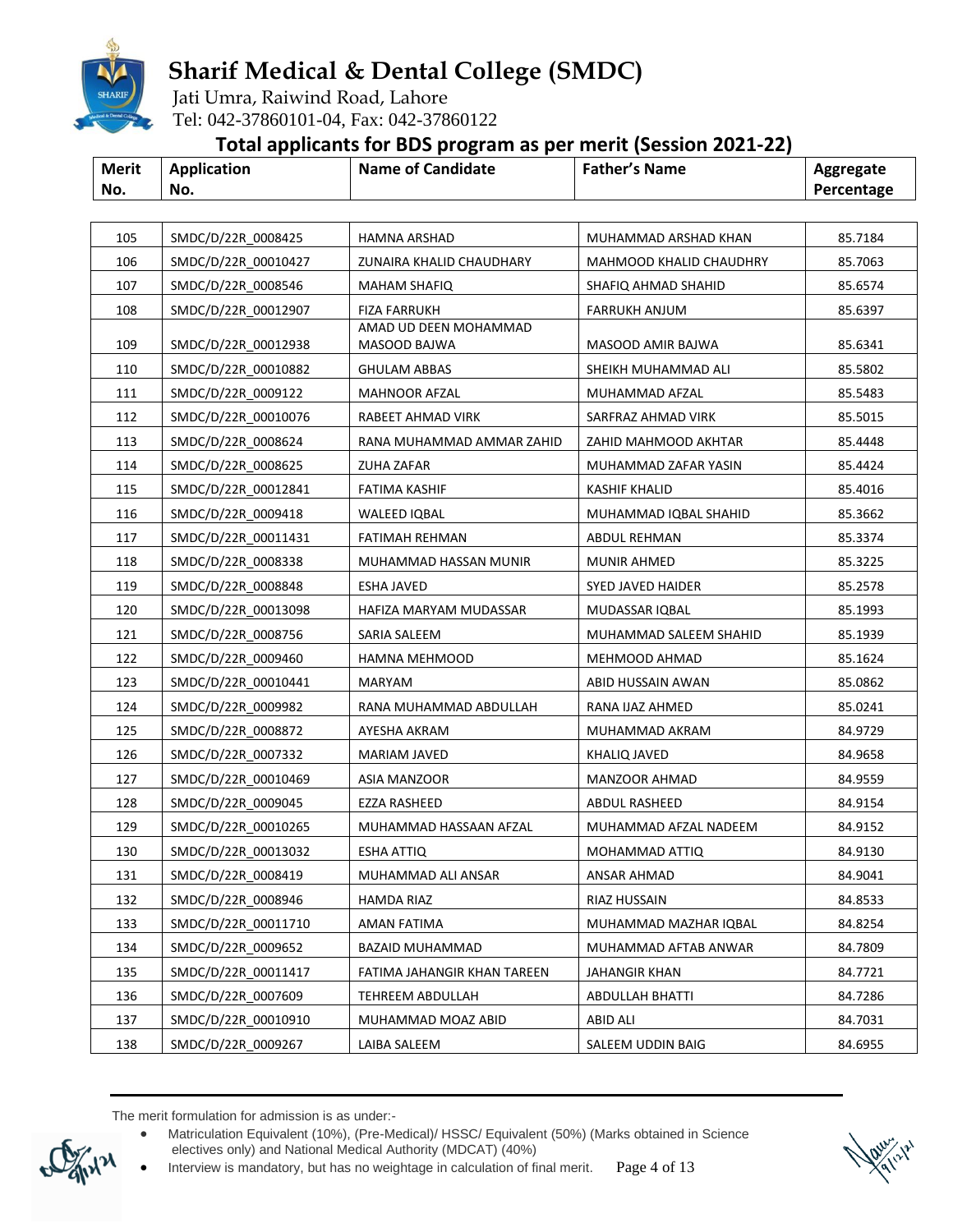

Jati Umra, Raiwind Road, Lahore Tel: 042-37860101-04, Fax: 042-37860122

### **Total applicants for BDS program as per merit (Session 2021-22)**

| <b>Merit</b> | <b>Application</b> | <b>Name of Candidate</b> | <b>Father's Name</b> | Aggregate  |
|--------------|--------------------|--------------------------|----------------------|------------|
| No.          | No.                |                          |                      | Percentage |

| 140<br>SMDC/D/22R 0008117<br>AREEJ NAZIR<br>NAZIR AHMED<br>84.6431<br>141<br>SMDC/D/22R_00013037<br>84.6047<br>ISHA SHAHID<br>SHAHID HUSSAIN<br>142<br>SMDC/D/22R 0009883<br><b>GHINA E SEHAR</b><br>RANA ZAGHAM ALI KHAN<br>84.5840<br>143<br>SMDC/D/22R 00010815<br>AMAN SHOAIB<br>MUHAMMAD SHOAIB<br>84.5493<br>144<br>SMDC/D/22R 00010094<br>MUHAMMAD AHMER IRFAN<br><b>IRFAN ULHAQ</b><br>84.5489<br>145<br>SMDC/D/22R_0009744<br>MUHAMMAD SUKHERA<br>TARIQ MAHMOOD SUKHERA<br>84.5444<br>146<br>SMDC/D/22R_00010771<br>84.5128<br>MUHAMMAD MAAZ<br>MUHAMMAD RASHID<br>147<br>SMDC/D/22R 00011610<br>MUHAMMAD HANZALA JAVAID<br>MUHAMMAD JAVAID<br>84.5003<br>148<br>SMDC/D/22R 00011359<br>84.4929<br>QANITA FALAK<br><b>FALAK SHER</b><br>149<br>SMDC/D/22R_00011331<br>OMAIMA TANVEER<br>MUHAMMAD TANVEER<br>84.4697<br>150<br>SMDC/D/22R_0007370<br>AREEBA NADEEM<br>DR. NADEEM AKHTAR<br>84.4631<br>SMDC/D/22R_0009193<br>151<br>TARIQ BASHIR CHATHA<br>84.4461<br>FATIMA TARIQ<br>152<br>SMDC/D/22R_0009051<br>ABEEHA MASOOD<br>DR. KHALID MASOOD ALAM<br>84.4223<br>153<br>SMDC/D/22R_00010701<br><b>MANZOOR HUSSAIN</b><br>84.3675<br>MINAHIL FATIMA<br>154<br>SMDC/D/22R 0008367<br>MARYAM BATOOL<br><b>TAHIR HUSSAIN</b><br>84.3643<br>155<br>SMDC/D/22R_00011334<br>MUHAMMAD AMMAR ALTAF<br>MUHAMMAD ALTAF KHAN<br>84.3365<br>156<br>SMDC/D/22R 00011342<br>BASARA KHAN<br>KHAN MUHAMMAD VIRK<br>84.2353<br>SMDC/D/22R 0008869<br>157<br><b>FARRUKH MEHMOOD</b><br>84.2075<br>AMAAN FARRUKH<br>158<br>SMDC/D/22R_00011348<br>SARWAR HUSSAIN MUGHAL<br>84.1950<br>AYRA SARWAR<br>159<br>SMDC/D/22R_0007615<br>HADIA RAZZAQ<br>MUHAMMAD RAZZAQ<br>84.1509<br>SMDC/D/22R 0007995<br>160<br>WAZIMA MINHAS<br>NADIR JAMIL<br>84.1469<br>161<br>SMDC/D/22R_0009809<br><b>NOOR ASHFAQ</b><br>84.1418<br>ASHFAQ AHMED<br>162<br>SMDC/D/22R_0008585<br>84.1401<br>ALI AHSAN<br>MUHAMMAD RASHID<br>SMDC/D/22R_00011680<br>163<br>AYESHA ALI<br>IRSHAD ALI SHAHID<br>84.1139<br>164<br>SMDC/D/22R 0008978<br>MUNEEB UR REHMAN<br>SAJJAD FAREED<br>84.1132<br>165<br>SMDC/D/22R_0008205<br>84.0857<br>HAFIZ MUHAMMAD TAYYAB<br>MUHAMMAD SHAHID<br>166<br>SMDC/D/22R_00012893<br>SAAD ALI<br>DILBAR SHER ASHRAF<br>84.0250<br>SMDC/D/22R_0008975<br>ABDUL HADI AMIR<br>84.0051<br>167<br>MUHAMMAD AMIR NAZIR<br>168<br>SMDC/D/22R 0007944<br>MUHAMMAD SOHAIB TARIQ FARANI<br>83.9136<br>TARIQ MUKHTAR FARANI<br>169<br>SMDC/D/22R 00010807<br>83.9113<br><b>MAHNOOR FATIMAH</b><br>MUHAMMAD IDREES<br>83.9098<br>170<br>SMDC/D/22R 0008805<br>AREEB ARSHAD<br>ABDUL RAUF ARSHAD<br>SMDC/D/22R 00012801<br>83.8989<br>171<br>AAMNA SHAHZAD<br>SHAHZAD AHMED<br>172<br>SMDC/D/22R 00010841<br>83.8480<br><b>BAREERAH WAHEED</b><br>ABDUL WAHEED KHAN<br>SMDC/D/22R 0008077 |     |                    |               |                      |         |
|-----------------------------------------------------------------------------------------------------------------------------------------------------------------------------------------------------------------------------------------------------------------------------------------------------------------------------------------------------------------------------------------------------------------------------------------------------------------------------------------------------------------------------------------------------------------------------------------------------------------------------------------------------------------------------------------------------------------------------------------------------------------------------------------------------------------------------------------------------------------------------------------------------------------------------------------------------------------------------------------------------------------------------------------------------------------------------------------------------------------------------------------------------------------------------------------------------------------------------------------------------------------------------------------------------------------------------------------------------------------------------------------------------------------------------------------------------------------------------------------------------------------------------------------------------------------------------------------------------------------------------------------------------------------------------------------------------------------------------------------------------------------------------------------------------------------------------------------------------------------------------------------------------------------------------------------------------------------------------------------------------------------------------------------------------------------------------------------------------------------------------------------------------------------------------------------------------------------------------------------------------------------------------------------------------------------------------------------------------------------------------------------------------------------------------------------------------------------------------------------------------------------------------------------------------------------------------------------------------------------------------------------------------------------------------------------------------------------------------------------------------------------------------|-----|--------------------|---------------|----------------------|---------|
|                                                                                                                                                                                                                                                                                                                                                                                                                                                                                                                                                                                                                                                                                                                                                                                                                                                                                                                                                                                                                                                                                                                                                                                                                                                                                                                                                                                                                                                                                                                                                                                                                                                                                                                                                                                                                                                                                                                                                                                                                                                                                                                                                                                                                                                                                                                                                                                                                                                                                                                                                                                                                                                                                                                                                                             | 139 | SMDC/D/22R_0007386 | AZKA BISHARAT | <b>BISHARAT AZIZ</b> | 84.6889 |
|                                                                                                                                                                                                                                                                                                                                                                                                                                                                                                                                                                                                                                                                                                                                                                                                                                                                                                                                                                                                                                                                                                                                                                                                                                                                                                                                                                                                                                                                                                                                                                                                                                                                                                                                                                                                                                                                                                                                                                                                                                                                                                                                                                                                                                                                                                                                                                                                                                                                                                                                                                                                                                                                                                                                                                             |     |                    |               |                      |         |
|                                                                                                                                                                                                                                                                                                                                                                                                                                                                                                                                                                                                                                                                                                                                                                                                                                                                                                                                                                                                                                                                                                                                                                                                                                                                                                                                                                                                                                                                                                                                                                                                                                                                                                                                                                                                                                                                                                                                                                                                                                                                                                                                                                                                                                                                                                                                                                                                                                                                                                                                                                                                                                                                                                                                                                             |     |                    |               |                      |         |
|                                                                                                                                                                                                                                                                                                                                                                                                                                                                                                                                                                                                                                                                                                                                                                                                                                                                                                                                                                                                                                                                                                                                                                                                                                                                                                                                                                                                                                                                                                                                                                                                                                                                                                                                                                                                                                                                                                                                                                                                                                                                                                                                                                                                                                                                                                                                                                                                                                                                                                                                                                                                                                                                                                                                                                             |     |                    |               |                      |         |
|                                                                                                                                                                                                                                                                                                                                                                                                                                                                                                                                                                                                                                                                                                                                                                                                                                                                                                                                                                                                                                                                                                                                                                                                                                                                                                                                                                                                                                                                                                                                                                                                                                                                                                                                                                                                                                                                                                                                                                                                                                                                                                                                                                                                                                                                                                                                                                                                                                                                                                                                                                                                                                                                                                                                                                             |     |                    |               |                      |         |
|                                                                                                                                                                                                                                                                                                                                                                                                                                                                                                                                                                                                                                                                                                                                                                                                                                                                                                                                                                                                                                                                                                                                                                                                                                                                                                                                                                                                                                                                                                                                                                                                                                                                                                                                                                                                                                                                                                                                                                                                                                                                                                                                                                                                                                                                                                                                                                                                                                                                                                                                                                                                                                                                                                                                                                             |     |                    |               |                      |         |
|                                                                                                                                                                                                                                                                                                                                                                                                                                                                                                                                                                                                                                                                                                                                                                                                                                                                                                                                                                                                                                                                                                                                                                                                                                                                                                                                                                                                                                                                                                                                                                                                                                                                                                                                                                                                                                                                                                                                                                                                                                                                                                                                                                                                                                                                                                                                                                                                                                                                                                                                                                                                                                                                                                                                                                             |     |                    |               |                      |         |
|                                                                                                                                                                                                                                                                                                                                                                                                                                                                                                                                                                                                                                                                                                                                                                                                                                                                                                                                                                                                                                                                                                                                                                                                                                                                                                                                                                                                                                                                                                                                                                                                                                                                                                                                                                                                                                                                                                                                                                                                                                                                                                                                                                                                                                                                                                                                                                                                                                                                                                                                                                                                                                                                                                                                                                             |     |                    |               |                      |         |
|                                                                                                                                                                                                                                                                                                                                                                                                                                                                                                                                                                                                                                                                                                                                                                                                                                                                                                                                                                                                                                                                                                                                                                                                                                                                                                                                                                                                                                                                                                                                                                                                                                                                                                                                                                                                                                                                                                                                                                                                                                                                                                                                                                                                                                                                                                                                                                                                                                                                                                                                                                                                                                                                                                                                                                             |     |                    |               |                      |         |
|                                                                                                                                                                                                                                                                                                                                                                                                                                                                                                                                                                                                                                                                                                                                                                                                                                                                                                                                                                                                                                                                                                                                                                                                                                                                                                                                                                                                                                                                                                                                                                                                                                                                                                                                                                                                                                                                                                                                                                                                                                                                                                                                                                                                                                                                                                                                                                                                                                                                                                                                                                                                                                                                                                                                                                             |     |                    |               |                      |         |
|                                                                                                                                                                                                                                                                                                                                                                                                                                                                                                                                                                                                                                                                                                                                                                                                                                                                                                                                                                                                                                                                                                                                                                                                                                                                                                                                                                                                                                                                                                                                                                                                                                                                                                                                                                                                                                                                                                                                                                                                                                                                                                                                                                                                                                                                                                                                                                                                                                                                                                                                                                                                                                                                                                                                                                             |     |                    |               |                      |         |
|                                                                                                                                                                                                                                                                                                                                                                                                                                                                                                                                                                                                                                                                                                                                                                                                                                                                                                                                                                                                                                                                                                                                                                                                                                                                                                                                                                                                                                                                                                                                                                                                                                                                                                                                                                                                                                                                                                                                                                                                                                                                                                                                                                                                                                                                                                                                                                                                                                                                                                                                                                                                                                                                                                                                                                             |     |                    |               |                      |         |
|                                                                                                                                                                                                                                                                                                                                                                                                                                                                                                                                                                                                                                                                                                                                                                                                                                                                                                                                                                                                                                                                                                                                                                                                                                                                                                                                                                                                                                                                                                                                                                                                                                                                                                                                                                                                                                                                                                                                                                                                                                                                                                                                                                                                                                                                                                                                                                                                                                                                                                                                                                                                                                                                                                                                                                             |     |                    |               |                      |         |
|                                                                                                                                                                                                                                                                                                                                                                                                                                                                                                                                                                                                                                                                                                                                                                                                                                                                                                                                                                                                                                                                                                                                                                                                                                                                                                                                                                                                                                                                                                                                                                                                                                                                                                                                                                                                                                                                                                                                                                                                                                                                                                                                                                                                                                                                                                                                                                                                                                                                                                                                                                                                                                                                                                                                                                             |     |                    |               |                      |         |
|                                                                                                                                                                                                                                                                                                                                                                                                                                                                                                                                                                                                                                                                                                                                                                                                                                                                                                                                                                                                                                                                                                                                                                                                                                                                                                                                                                                                                                                                                                                                                                                                                                                                                                                                                                                                                                                                                                                                                                                                                                                                                                                                                                                                                                                                                                                                                                                                                                                                                                                                                                                                                                                                                                                                                                             |     |                    |               |                      |         |
|                                                                                                                                                                                                                                                                                                                                                                                                                                                                                                                                                                                                                                                                                                                                                                                                                                                                                                                                                                                                                                                                                                                                                                                                                                                                                                                                                                                                                                                                                                                                                                                                                                                                                                                                                                                                                                                                                                                                                                                                                                                                                                                                                                                                                                                                                                                                                                                                                                                                                                                                                                                                                                                                                                                                                                             |     |                    |               |                      |         |
|                                                                                                                                                                                                                                                                                                                                                                                                                                                                                                                                                                                                                                                                                                                                                                                                                                                                                                                                                                                                                                                                                                                                                                                                                                                                                                                                                                                                                                                                                                                                                                                                                                                                                                                                                                                                                                                                                                                                                                                                                                                                                                                                                                                                                                                                                                                                                                                                                                                                                                                                                                                                                                                                                                                                                                             |     |                    |               |                      |         |
|                                                                                                                                                                                                                                                                                                                                                                                                                                                                                                                                                                                                                                                                                                                                                                                                                                                                                                                                                                                                                                                                                                                                                                                                                                                                                                                                                                                                                                                                                                                                                                                                                                                                                                                                                                                                                                                                                                                                                                                                                                                                                                                                                                                                                                                                                                                                                                                                                                                                                                                                                                                                                                                                                                                                                                             |     |                    |               |                      |         |
|                                                                                                                                                                                                                                                                                                                                                                                                                                                                                                                                                                                                                                                                                                                                                                                                                                                                                                                                                                                                                                                                                                                                                                                                                                                                                                                                                                                                                                                                                                                                                                                                                                                                                                                                                                                                                                                                                                                                                                                                                                                                                                                                                                                                                                                                                                                                                                                                                                                                                                                                                                                                                                                                                                                                                                             |     |                    |               |                      |         |
|                                                                                                                                                                                                                                                                                                                                                                                                                                                                                                                                                                                                                                                                                                                                                                                                                                                                                                                                                                                                                                                                                                                                                                                                                                                                                                                                                                                                                                                                                                                                                                                                                                                                                                                                                                                                                                                                                                                                                                                                                                                                                                                                                                                                                                                                                                                                                                                                                                                                                                                                                                                                                                                                                                                                                                             |     |                    |               |                      |         |
|                                                                                                                                                                                                                                                                                                                                                                                                                                                                                                                                                                                                                                                                                                                                                                                                                                                                                                                                                                                                                                                                                                                                                                                                                                                                                                                                                                                                                                                                                                                                                                                                                                                                                                                                                                                                                                                                                                                                                                                                                                                                                                                                                                                                                                                                                                                                                                                                                                                                                                                                                                                                                                                                                                                                                                             |     |                    |               |                      |         |
|                                                                                                                                                                                                                                                                                                                                                                                                                                                                                                                                                                                                                                                                                                                                                                                                                                                                                                                                                                                                                                                                                                                                                                                                                                                                                                                                                                                                                                                                                                                                                                                                                                                                                                                                                                                                                                                                                                                                                                                                                                                                                                                                                                                                                                                                                                                                                                                                                                                                                                                                                                                                                                                                                                                                                                             |     |                    |               |                      |         |
|                                                                                                                                                                                                                                                                                                                                                                                                                                                                                                                                                                                                                                                                                                                                                                                                                                                                                                                                                                                                                                                                                                                                                                                                                                                                                                                                                                                                                                                                                                                                                                                                                                                                                                                                                                                                                                                                                                                                                                                                                                                                                                                                                                                                                                                                                                                                                                                                                                                                                                                                                                                                                                                                                                                                                                             |     |                    |               |                      |         |
|                                                                                                                                                                                                                                                                                                                                                                                                                                                                                                                                                                                                                                                                                                                                                                                                                                                                                                                                                                                                                                                                                                                                                                                                                                                                                                                                                                                                                                                                                                                                                                                                                                                                                                                                                                                                                                                                                                                                                                                                                                                                                                                                                                                                                                                                                                                                                                                                                                                                                                                                                                                                                                                                                                                                                                             |     |                    |               |                      |         |
|                                                                                                                                                                                                                                                                                                                                                                                                                                                                                                                                                                                                                                                                                                                                                                                                                                                                                                                                                                                                                                                                                                                                                                                                                                                                                                                                                                                                                                                                                                                                                                                                                                                                                                                                                                                                                                                                                                                                                                                                                                                                                                                                                                                                                                                                                                                                                                                                                                                                                                                                                                                                                                                                                                                                                                             |     |                    |               |                      |         |
|                                                                                                                                                                                                                                                                                                                                                                                                                                                                                                                                                                                                                                                                                                                                                                                                                                                                                                                                                                                                                                                                                                                                                                                                                                                                                                                                                                                                                                                                                                                                                                                                                                                                                                                                                                                                                                                                                                                                                                                                                                                                                                                                                                                                                                                                                                                                                                                                                                                                                                                                                                                                                                                                                                                                                                             |     |                    |               |                      |         |
|                                                                                                                                                                                                                                                                                                                                                                                                                                                                                                                                                                                                                                                                                                                                                                                                                                                                                                                                                                                                                                                                                                                                                                                                                                                                                                                                                                                                                                                                                                                                                                                                                                                                                                                                                                                                                                                                                                                                                                                                                                                                                                                                                                                                                                                                                                                                                                                                                                                                                                                                                                                                                                                                                                                                                                             |     |                    |               |                      |         |
|                                                                                                                                                                                                                                                                                                                                                                                                                                                                                                                                                                                                                                                                                                                                                                                                                                                                                                                                                                                                                                                                                                                                                                                                                                                                                                                                                                                                                                                                                                                                                                                                                                                                                                                                                                                                                                                                                                                                                                                                                                                                                                                                                                                                                                                                                                                                                                                                                                                                                                                                                                                                                                                                                                                                                                             |     |                    |               |                      |         |
|                                                                                                                                                                                                                                                                                                                                                                                                                                                                                                                                                                                                                                                                                                                                                                                                                                                                                                                                                                                                                                                                                                                                                                                                                                                                                                                                                                                                                                                                                                                                                                                                                                                                                                                                                                                                                                                                                                                                                                                                                                                                                                                                                                                                                                                                                                                                                                                                                                                                                                                                                                                                                                                                                                                                                                             |     |                    |               |                      |         |
|                                                                                                                                                                                                                                                                                                                                                                                                                                                                                                                                                                                                                                                                                                                                                                                                                                                                                                                                                                                                                                                                                                                                                                                                                                                                                                                                                                                                                                                                                                                                                                                                                                                                                                                                                                                                                                                                                                                                                                                                                                                                                                                                                                                                                                                                                                                                                                                                                                                                                                                                                                                                                                                                                                                                                                             |     |                    |               |                      |         |
|                                                                                                                                                                                                                                                                                                                                                                                                                                                                                                                                                                                                                                                                                                                                                                                                                                                                                                                                                                                                                                                                                                                                                                                                                                                                                                                                                                                                                                                                                                                                                                                                                                                                                                                                                                                                                                                                                                                                                                                                                                                                                                                                                                                                                                                                                                                                                                                                                                                                                                                                                                                                                                                                                                                                                                             |     |                    |               |                      |         |
|                                                                                                                                                                                                                                                                                                                                                                                                                                                                                                                                                                                                                                                                                                                                                                                                                                                                                                                                                                                                                                                                                                                                                                                                                                                                                                                                                                                                                                                                                                                                                                                                                                                                                                                                                                                                                                                                                                                                                                                                                                                                                                                                                                                                                                                                                                                                                                                                                                                                                                                                                                                                                                                                                                                                                                             |     |                    |               |                      |         |
|                                                                                                                                                                                                                                                                                                                                                                                                                                                                                                                                                                                                                                                                                                                                                                                                                                                                                                                                                                                                                                                                                                                                                                                                                                                                                                                                                                                                                                                                                                                                                                                                                                                                                                                                                                                                                                                                                                                                                                                                                                                                                                                                                                                                                                                                                                                                                                                                                                                                                                                                                                                                                                                                                                                                                                             |     |                    |               |                      |         |
|                                                                                                                                                                                                                                                                                                                                                                                                                                                                                                                                                                                                                                                                                                                                                                                                                                                                                                                                                                                                                                                                                                                                                                                                                                                                                                                                                                                                                                                                                                                                                                                                                                                                                                                                                                                                                                                                                                                                                                                                                                                                                                                                                                                                                                                                                                                                                                                                                                                                                                                                                                                                                                                                                                                                                                             |     |                    |               |                      |         |
|                                                                                                                                                                                                                                                                                                                                                                                                                                                                                                                                                                                                                                                                                                                                                                                                                                                                                                                                                                                                                                                                                                                                                                                                                                                                                                                                                                                                                                                                                                                                                                                                                                                                                                                                                                                                                                                                                                                                                                                                                                                                                                                                                                                                                                                                                                                                                                                                                                                                                                                                                                                                                                                                                                                                                                             | 173 |                    | ZAINAB USMAN  | MUHAMMAD USMAN AHMED | 83.8151 |

 Matriculation Equivalent (10%), (Pre-Medical)/ HSSC/ Equivalent (50%) (Marks obtained in Science electives only) and National Medical Authority (MDCAT) (40%)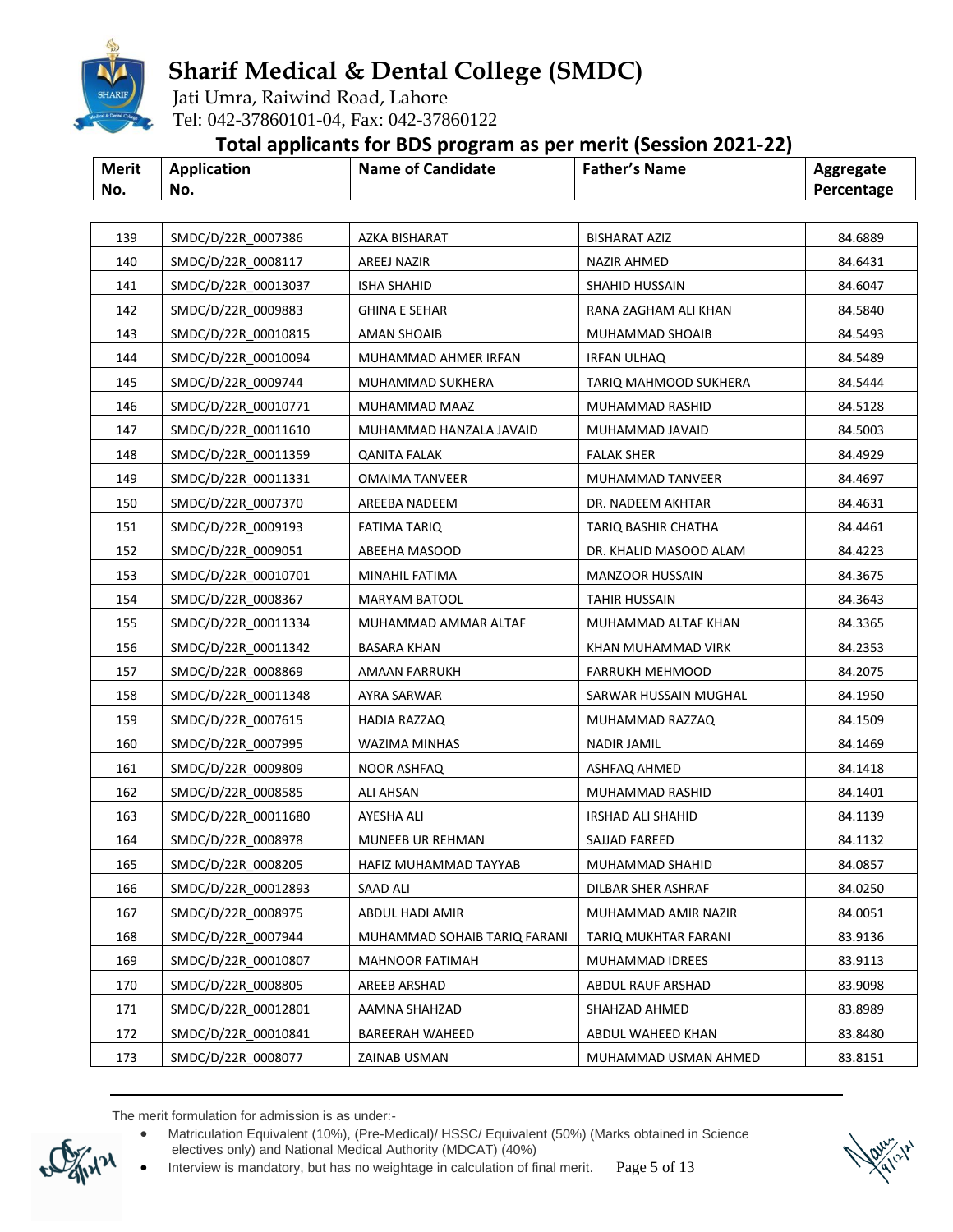

Jati Umra, Raiwind Road, Lahore Tel: 042-37860101-04, Fax: 042-37860122

### **Total applicants for BDS program as per merit (Session 2021-22)**

| <b>Merit</b> | Application | <b>Name of Candidate</b> | <b>Father's Name</b> | Aggregate  |
|--------------|-------------|--------------------------|----------------------|------------|
| No.          | No.         |                          |                      | Percentage |

| 174 | SMDC/D/22R 00010677 | ARIFA SAEED               | MUHAMMAD SAEED          | 83.7920 |
|-----|---------------------|---------------------------|-------------------------|---------|
| 175 | SMDC/D/22R 00011646 | SYEDA HAREEM FATIMA       | SYED MUNTAZIR MEHDI     | 83.7826 |
| 176 | SMDC/D/22R_0007428  | AQIDA EMAD                | SYED EMAD RAZA          | 83.7425 |
| 177 | SMDC/D/22R 00012889 | <b>MAHNOOR ATEEQ</b>      | MIAN ATEEQ AHMAD        | 83.7388 |
| 178 | SMDC/D/22R 0008020  | EEMAN WASEEM              | WASEEM ASHRAF           | 83.6959 |
| 179 | SMDC/D/22R 00011592 | MUNEEBA KHALID MALIK      | KHALID IMTIAZ MALIK     | 83.6673 |
| 180 | SMDC/D/22R_0008171  | MUHAMMAD ABDULLAH MANSOOR | <b>MANSOOR ALI KHAN</b> | 83.6123 |
| 181 | SMDC/D/22R 0007500  | <b>FIZA ARSHAD</b>        | MUHAMMAD ARSHAD         | 83.6111 |
| 182 | SMDC/D/22R 00011188 | <b>GHAZIA RAFIQ</b>       | MUHAMMAD RAFIQ          | 83.5898 |
| 183 | SMDC/D/22R 0009662  | AYESHA IRFAN              | RAI IRFAN SHAHID        | 83.5611 |
| 184 | SMDC/D/22R 0009065  | MIDHA ASIM                | ASIM IQBAL              | 83.5495 |
| 185 | SMDC/D/22R 0008613  | MUQADDASA AURANGZEB       | AURANGZEB MIR           | 83.5417 |
| 186 | SMDC/D/22R_0007810  | ARMAGHAN AHMAD BUTT       | NAVEED TAHIR BUTT       | 83.5207 |
| 187 | SMDC/D/22R 0008209  | MUHAMMAD TAYYAB           | <b>GHULAM FAREED</b>    | 83.4874 |
| 188 | SMDC/D/22R 0008844  | UMAIMA CHAUDARY           | NASEER UD DIN BABAR     | 83.4366 |
| 189 | SMDC/D/22R 0008227  | MINAHAL KIRAN             | ASIF ALI                | 83.3479 |
| 190 | SMDC/D/22R_00012975 | AYESHA YAHYA              | YAHYA KHALID FAROOQI    | 83.3299 |
| 191 | SMDC/D/22R_0009098  | <b>JANNAT YASIN</b>       | MUHAMMAD YASIN          | 83.3225 |
| 192 | SMDC/D/22R 0007891  | KHADIJA IMRAN             | MUHAMMAD IMRAN KHAN     | 83.3023 |
| 193 | SMDC/D/22R_0009821  | TAQADDUS FATIMA           | MUHAMMAD ABDULLAH       | 83.2976 |
| 194 | SMDC/D/22R 00010391 | MARYAM RAUF               | ABDUL RAUF              | 83.2969 |
| 195 | SMDC/D/22R 0007436  | AYZA NAVEED               | NAVEED AHMED SAEED      | 83.2857 |
| 196 | SMDC/D/22R 0008402  | <b>BAKHTAWAR RIAZ</b>     | <b>BASIT RIAZ</b>       | 83.1873 |
| 197 | SMDC/D/22R_0007704  | MUHAMMAD MAHAD IMRAN      | MUHAMMAD IMRAN MURTAZA  | 83.0870 |
| 198 | SMDC/D/22R_00011546 | AMNAH BINT-E-JABRAN       | JABRAN AHSAN            | 83.0650 |
| 199 | SMDC/D/22R 0007263  | ZUHAA WAQAR AZIM          | WAQAR AZIM              | 83.0169 |
| 200 | SMDC/D/22R_00010569 | LAIBA HASSAN              | MUHAMMAD HASSAN         | 83.0020 |
| 201 | SMDC/D/22R_0007875  | <b>FIZA FATIMA</b>        | UMAR FAROOQ AHMAD       | 82.9973 |
| 202 | SMDC/D/22R_00010946 | AHMED KHURRAM NAWAZ       | ARIF MEHMOOD            | 82.9563 |
| 203 | SMDC/D/22R 0007194  | MARYAM HALEEM             | MUHAMMAD HALEEM         | 82.9012 |
| 204 | SMDC/D/22R 0009968  | ZAINAB INBESAT            | MUHAMMAD SHAHZAD SHAFIQ | 82.8699 |
| 205 | SMDC/D/22R 0009320  | <b>FATIMA TANVEER</b>     | SYED TANVEER ABBAS      | 82.8524 |
| 206 | SMDC/D/22R 0009224  | AHMED AMIR                | AMIR ANWAR              | 82.8126 |
| 207 | SMDC/D/22R 00010942 | SABEEN TARIQ              | TARIQ JAVED             | 82.7749 |
| 208 | SMDC/D/22R 00012743 | ALVINA ASIM               | ASIM MAHMOOD BAJWA      | 82.7707 |
|     |                     |                           |                         |         |

 Matriculation Equivalent (10%), (Pre-Medical)/ HSSC/ Equivalent (50%) (Marks obtained in Science electives only) and National Medical Authority (MDCAT) (40%)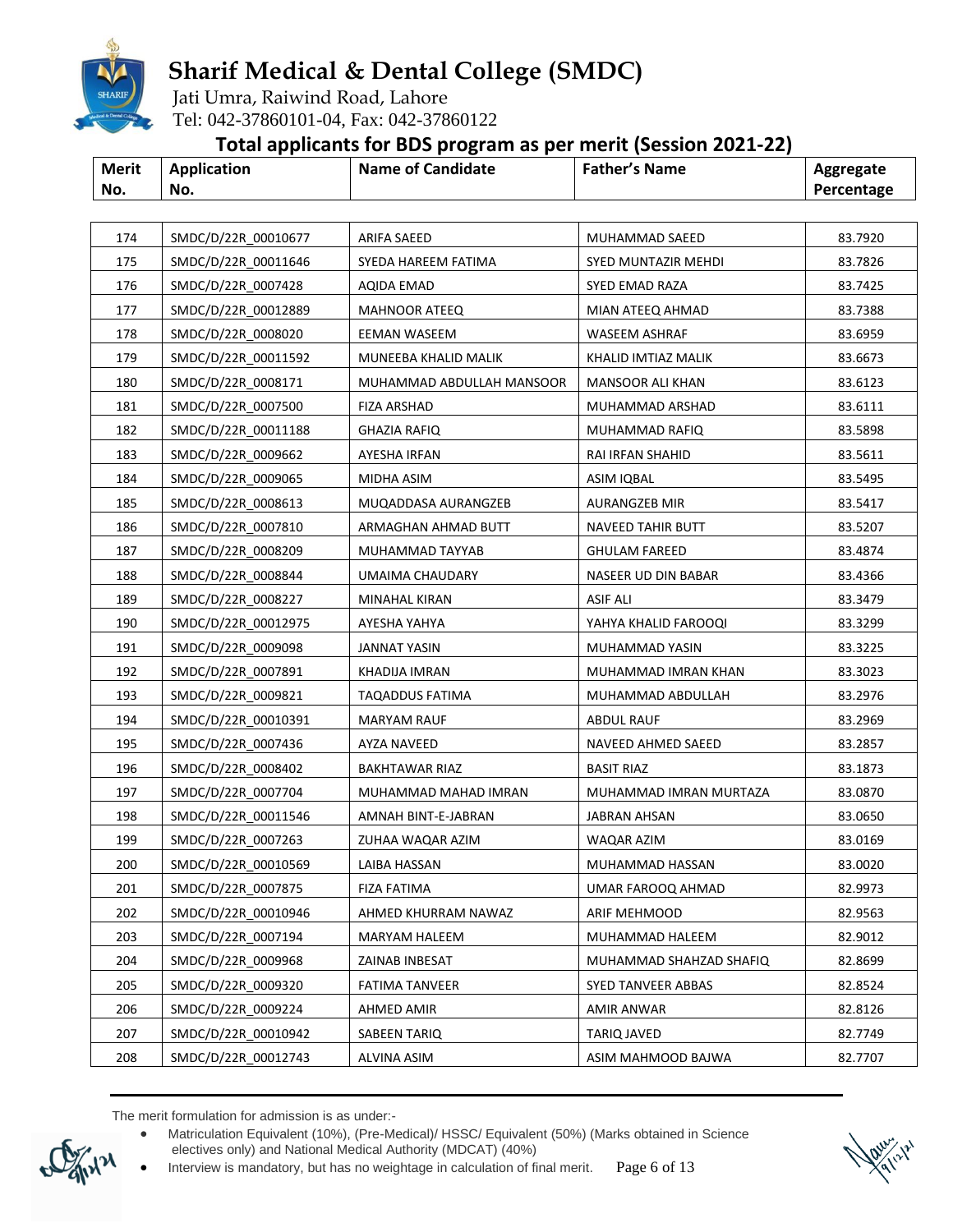

Jati Umra, Raiwind Road, Lahore Tel: 042-37860101-04, Fax: 042-37860122

### **Total applicants for BDS program as per merit (Session 2021-22)**

| <b>Merit</b> | Application | <b>Name of Candidate</b> | <b>Father's Name</b> | Aggregate  |
|--------------|-------------|--------------------------|----------------------|------------|
| No.          | No.         |                          |                      | Percentage |

| 209 | SMDC/D/22R_00010315 | MUHAMMAD AFNAN           | MUHAMMAD HASEEB           | 82.6924 |
|-----|---------------------|--------------------------|---------------------------|---------|
| 210 | SMDC/D/22R 00010112 | HABZA ZAHOOR             | ZAHOOR AHMAD              | 82.6178 |
| 211 | SMDC/D/22R_0008240  | MUHAMMAD HAMZA JAVAID    | MUHAMMAD JAVAID           | 82.5539 |
| 212 | SMDC/D/22R 0009515  | <b>MAHNOOR CHAUDHARY</b> | KHURSHID MUHAMMAD         | 82.5469 |
| 213 | SMDC/D/22R 0009573  | KHADIJA SAJID            | SAJID IMRAN               | 82.4952 |
| 214 | SMDC/D/22R_00010854 | <b>HASSAN NAVEED</b>     | <b>M NAVEED</b>           | 82.4714 |
| 215 | SMDC/D/22R_00010026 | SHAHAN AHMED NADEEM      | NADEEM IQBAL NADEEM       | 82.4580 |
| 216 | SMDC/D/22R 00013060 | MUHAMMAD ZAKRIA          | <b>BAITULLAH</b>          | 82.4184 |
| 217 | SMDC/D/22R 00010388 | ABDUL RAHHIM             | ZAHOOR AHMAD              | 82.3924 |
| 218 | SMDC/D/22R 00012849 | TAHA SHAHBAZ             | MOHAMMAD SHAHBAZ          | 82.3762 |
| 219 | SMDC/D/22R 0009973  | NEERAB WASEEM            | MUHAMMAD WASEEM SABRI     | 82.3531 |
| 220 | SMDC/D/22R 0007527  | AREEBA QAISAR            | QAISAR HANIF              | 82.3369 |
| 221 | SMDC/D/22R 0007446  | <b>TOOBA JAVED</b>       | JAVED IQBAL               | 82.3259 |
| 222 | SMDC/D/22R 0009058  | <b>HAJRA TARIO</b>       | MUHAMMAD TARIQ ALI        | 82.3027 |
| 223 | SMDC/D/22R_00011084 | <b>HAFSA KHAN</b>        | RAHEEL ASIF KHAN          | 82.2948 |
| 224 | SMDC/D/22R 0008292  | AMEN ASHFAQ              | MUHAMMAD ASHFAQ           | 82.2868 |
| 225 | SMDC/D/22R 00010724 | <b>FATIMA BILAL</b>      | BILAL SIDDIQUE KAMYANA    | 82.2119 |
| 226 | SMDC/D/22R_00012820 | <b>TALHA AKRAM</b>       | MUHAMMAD AKRAM            | 82.2100 |
| 227 | SMDC/D/22R 0009697  | AREEJ NAVEED CHEEMA      | NAVEED ANJUM IQBAL CHEEMA | 82.1883 |
| 228 | SMDC/D/22R 0007673  | AMANIAH ZAHID            | ZAHID ALI                 | 82.1404 |
| 229 | SMDC/D/22R_0007718  | <b>MAHEEN ZAHEER</b>     | ZAHEER AHMED              | 81.9996 |
| 230 | SMDC/D/22R 0007942  | ZAINAB WAZI              | WAZI SAEED                | 81.9909 |
| 231 | SMDC/D/22R_00010424 | MUHAMMAD IBRAHIM         | NADEEM AHMAD CHOHAN       | 81.9318 |
| 232 | SMDC/D/22R 00011079 | KAMLA ZAINAB             | MUHAMMAD ZAFAR IQBAL      | 81.9059 |
| 233 | SMDC/D/22R 0008791  | USWA TALLAT              | <b>TALAT MEHMOOD</b>      | 81.7783 |
| 234 | SMDC/D/22R 00010684 | HADIA ZULFIQAR           | CH ZULFIQAR AHMED         | 81.7738 |
| 235 | SMDC/D/22R 0009129  | HANZLA RAHIM             | <b>ABDUL RAHIM</b>        | 81.7095 |
| 236 | SMDC/D/22R_00012909 | MUHAMMAD AHMED           | MIAN ABDUL-SATTAR NADEEM  | 81.6972 |
| 237 | SMDC/D/22R 0007622  | MUHAMMAD WASIF AMIR      | AMIR HAMZA                | 81.6622 |
| 238 | SMDC/D/22R_00010978 | ABDUL-REHMAN             | MUHAMMAD IRFAN            | 81.5477 |
| 239 | SMDC/D/22R 00011159 | HADIQA RASHEED           | MUHAMMAD RASHEED          | 81.5468 |
| 240 | SMDC/D/22R 00011602 | AMNA MOHAMMAD            | KHURSHID AHMED BHATTI     | 81.5342 |
| 241 | SMDC/D/22R 0009565  | UMAIR ALI                | GHULAM NABI               | 81.4177 |
| 242 | SMDC/D/22R 00010219 | HUZAIRA MUZAFFAR RATHORE | MUZAFFAR SULTAN           | 81.3734 |
| 243 | SMDC/D/22R 00011107 | ZUNIRA RAMZAN            | MUHAMMAD RAMZAN           | 81.3615 |

The merit formulation for admission is as under:-

 Matriculation Equivalent (10%), (Pre-Medical)/ HSSC/ Equivalent (50%) (Marks obtained in Science electives only) and National Medical Authority (MDCAT) (40%)

Interview is mandatory, but has no weightage in calculation of final merit. Page 7 of 13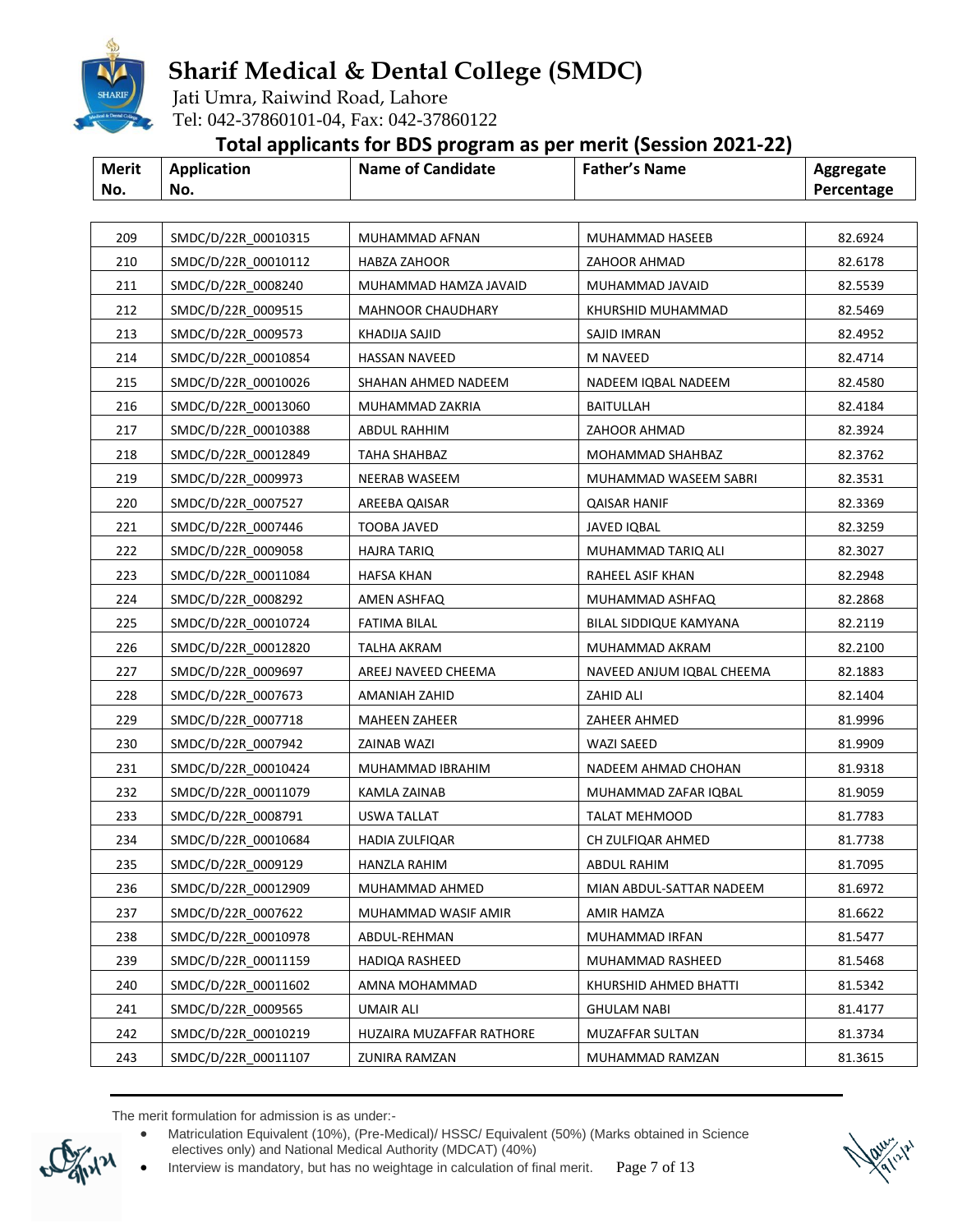

Jati Umra, Raiwind Road, Lahore Tel: 042-37860101-04, Fax: 042-37860122

### **Total applicants for BDS program as per merit (Session 2021-22)**

| <b>Merit</b><br><b>Application</b><br><b>Name of Candidate</b><br><b>Father's Name</b><br>Aggregate<br>No.<br>No.<br>Percentage |
|---------------------------------------------------------------------------------------------------------------------------------|
|---------------------------------------------------------------------------------------------------------------------------------|

| 244 | SMDC/D/22R_0007648  | <b>KAINAT BATOOL</b>       | <b>WASEEM RAZA</b>     | 81.3265 |
|-----|---------------------|----------------------------|------------------------|---------|
| 245 | SMDC/D/22R 0007260  | <b>IFRAH RIZWAN</b>        | MUHAMMAD RIZWAN        | 81.3098 |
| 246 | SMDC/D/22R_00011095 | HAFIZ ABDUL REHMAN         | AMANAT ALI             | 81.2634 |
| 247 | SMDC/D/22R 00011032 | MUHAMMAD HAMZA             | MUHAMMAD ASLAM         | 81.1398 |
| 248 | SMDC/D/22R 00010837 | MUHAMMAD ZAYEEM            | GHAZANFAR ALI KHAN     | 81.1283 |
| 249 | SMDC/D/22R_0008423  | MARYAM NAEEM               | NAEEM-UR-REHMAN AKHTAR | 81.0805 |
| 250 | SMDC/D/22R 0007073  | NABIHAH IRFAN              | <b>IRFAN QADIR</b>     | 81.0746 |
| 251 | SMDC/D/22R 0007786  | ZAHRA BATOOL               | MALIK MUHAMMAD ALI     | 81.0532 |
| 252 | SMDC/D/22R_00011142 | WASHAM                     | SHAHID IQBAL           | 80.9795 |
| 253 | SMDC/D/22R_0007803  | HASEEBA SARFRAZ            | MALIK SAFFRAZ ALI      | 80.9453 |
| 254 | SMDC/D/22R 00011637 | KHANSA NOOR                | SAEED AHMED ABBASI     | 80.9436 |
| 255 | SMDC/D/22R_00012881 | MEMOONA IJAZ               | MUHAMMAD IJAZ KHAN     | 80.9247 |
| 256 | SMDC/D/22R_0007580  | ROMAAN YASIR SETHI         | MUHAMMAD YASIR SETHI   | 80.9007 |
| 257 | SMDC/D/22R_0009458  | RIDA FAYYAZ                | FAYYAZ AHMAD           | 80.8535 |
| 258 | SMDC/D/22R_0007309  | SALMAN SHAHID              | SHAHID MAHMOOD         | 80.8524 |
| 259 | SMDC/D/22R 0007396  | ADIL OMER GHUMMAN          | OMER FAROOQ GHUMMAN    | 80.8143 |
| 260 | SMDC/D/22R_00010230 | NOOR UR REHMAN HASSAN      | SHAHBAZ UL HASSAN      | 80.8127 |
| 261 | SMDC/D/22R 0008350  | AMINA AMIQ                 | AMIQ MEHMOOD           | 80.7667 |
| 262 | SMDC/D/22R 00011124 | <b>MEHREEN SULTAN</b>      | SULTAN MAHMOOD         | 80.7116 |
| 263 | SMDC/D/22R_0008468  | <b>IQRA ABID</b>           | ABID IQBAL             | 80.6786 |
| 264 | SMDC/D/22R_00013070 | AAIMA ASHRAF               | MIAN MUHAMMAD ASHRAF   | 80.6584 |
| 265 | SMDC/D/22R_0007420  | AMEEMA ZAHOOR              | ZAHOOR HUSSAIN         | 80.6312 |
| 266 | SMDC/D/22R 00011274 | USAMA RAHIM                | RAO ABDUL RAHEEM       | 80.6290 |
| 267 | SMDC/D/22R_0008721  | HAFIZ MUHAMMAD FAROOQ KHAN | MUHAMMAD YAMIN         | 80.5540 |
| 268 | SMDC/D/22R_0007797  | URWAH JAHANGIR             | MUHAMMAD JAHANGIR      | 80.5175 |
| 269 | SMDC/D/22R 00011176 | AL JOHRA TALIB HUSSAIN     | TALIB HUSSAIN TALIB    | 80.4782 |
| 270 | SMDC/D/22R 0009888  | <b>FAIQ AHMAD</b>          | <b>NADEEM ALTAF</b>    | 80.4687 |
| 271 | SMDC/D/22R_0009281  | HAFIZ MUHAMMAD MAHAD       | ZAHID MAHMOOD          | 80.4614 |
| 272 | SMDC/D/22R_00010484 | AYESHA JAMIL               | FAISAL JAMIL           | 80.4277 |
| 273 | SMDC/D/22R 0008700  | KHADIJA AHMAD              | AQEEL AHMAD FAROOQI    | 80.4151 |
| 274 | SMDC/D/22R 0008459  | ANNA MARYAM BAIG           | MIRZA TAHIR BASHIR     | 80.4052 |
| 275 | SMDC/D/22R 0008109  | MUHAMMAD FARJAD WAHEED     | ASIM WAHEED            | 80.3857 |
| 276 | SMDC/D/22R 00010816 | IMAMA AZEEM                | AZEEM MUSHTAQ          | 80.2384 |
| 277 | SMDC/D/22R 00010662 | MIRAB KHURRAM              | KHURRAM BILAL          | 80.1614 |
| 278 | SMDC/D/22R 00011340 | AREESHAH HASSAN            | SAFDAR HASSAN          | 80.0619 |

 Matriculation Equivalent (10%), (Pre-Medical)/ HSSC/ Equivalent (50%) (Marks obtained in Science electives only) and National Medical Authority (MDCAT) (40%)

Interview is mandatory, but has no weightage in calculation of final merit. Page 8 of 13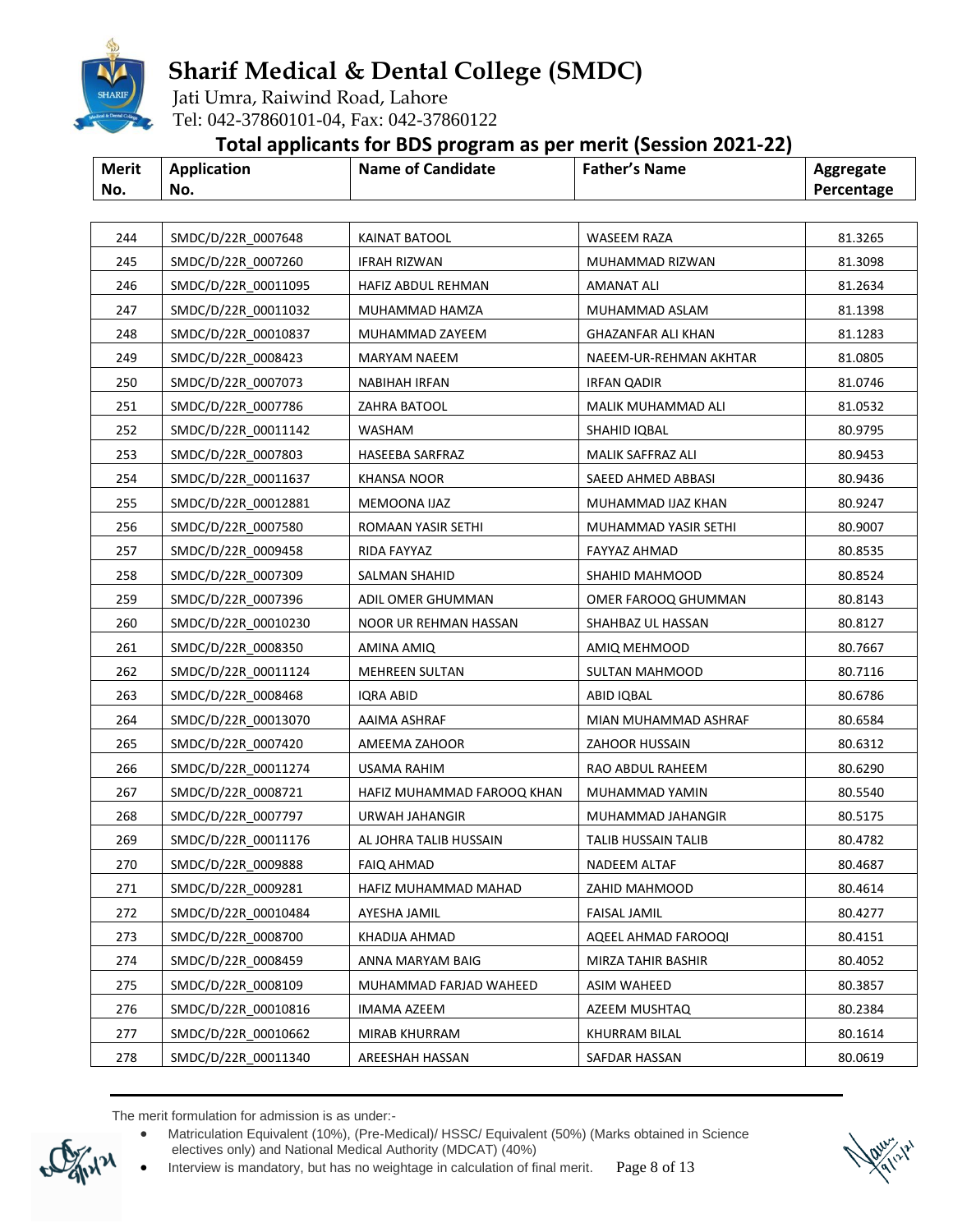

Jati Umra, Raiwind Road, Lahore Tel: 042-37860101-04, Fax: 042-37860122

### **Total applicants for BDS program as per merit (Session 2021-22)**

| Merit | <b>Application</b> | <b>Name of Candidate</b> | <b>Father's Name</b> | Aggregate  |
|-------|--------------------|--------------------------|----------------------|------------|
| No.   | No.                |                          |                      | Percentage |

| 279<br>280 | SMDC/D/22R_0009276  | RABIA ABDULLAH             | MUHAMMAD ABDULLAH      | 79.9978 |
|------------|---------------------|----------------------------|------------------------|---------|
|            |                     |                            |                        |         |
|            | SMDC/D/22R 00011076 | ATIKA SALEEM               | MUHAMMAD SALEEM SHAKIR | 79.9643 |
| 281        | SMDC/D/22R 00011429 | TAHSEEN KHAWAR             | KHAWAR MAHMOOD         | 79.9567 |
| 282        | SMDC/D/22R 0008471  | RAMEEN KAMRAN              | KAMRAN YOUSAF          | 79.9507 |
| 283        | SMDC/D/22R 0008143  | MUHAMMAD SHOAIB KHAN       | MUHAMMAD TARIQ KHAN    | 79.9341 |
| 284        | SMDC/D/22R 00010260 | DOHA SHAFQAT               | SHAFQAT MATLOOB CHEEMA | 79.9035 |
| 285        | SMDC/D/22R_00010181 | SOWAIMA SADIA              | SHABBIR AHMED SHAH     | 79.9024 |
| 286        | SMDC/D/22R 0008336  | <b>NOOR YAHYA</b>          | YAHYA ILYAS            | 79.8841 |
| 287        | SMDC/D/22R 00010263 | USWA MANZOOR               | RAO MANZOOR ELAHI      | 79.8758 |
| 288        | SMDC/D/22R 00011497 | ZOYA KHAN                  | <b>ABDUL QADIR</b>     | 79.7759 |
| 289        | SMDC/D/22R 0009696  | MOHAMMAD ZAID              | <b>AHMED SHARIF</b>    | 79.7664 |
| 290        | SMDC/D/22R 0009428  | ROSHAN RAZWAN BUTT         | MIAN RAZWAN UL HAQ     | 79.7190 |
| 291        | SMDC/D/22R_0008153  | TAHA MUNEER                | <b>AWAIS AHMED</b>     | 79.6768 |
| 292        | SMDC/D/22R 0007618  | MUBARRA ARIF               | MUHAMMAD ARIF          | 79.6762 |
| 293        | SMDC/D/22R 00011282 | ABDUL MANNAN               | MANZOOR AHMAD ZAHID    | 79.5879 |
| 294        | SMDC/D/22R 00011712 | AIMAN CHAUDHRY             | SAMI ULLAH             | 79.5797 |
| 295        | SMDC/D/22R_00013015 | ALEEZA SAFWAT              | SAFWAT ULLAH           | 79.5650 |
| 296        | SMDC/D/22R_0007895  | HAFIZ MUHAMMAD QASEEM AMIR | AMIR NADEEM CHAUDHARY  | 79.4496 |
| 297        | SMDC/D/22R 00010629 | <b>MAHAM AHMAD</b>         | DR. MAHMOOD AHMAD      | 79.4270 |
| 298        | SMDC/D/22R 00011689 | MUHAMMAD SAAD AFZAL        | MUHAMMAD AFZAL         | 79.3793 |
| 299        | SMDC/D/22R 0007443  | ZARSHA BUKHARI             | SYED MUHAMMAD SHAH     | 79.3673 |
| 300        | SMDC/D/22R 0009641  | <b>DANIA TARIQ</b>         | <b>TARIQ MEHMOOD</b>   | 79.2444 |
| 301        | SMDC/D/22R 0007373  | ANA CHAUDHARY              | <b>MUNIR AHMED</b>     | 79.2404 |
| 302        | SMDC/D/22R 0009096  | <b>MAHNOOR</b>             | MUJAHID SATTAR         | 79.2238 |
| 303        | SMDC/D/22R 00010250 | MUHAMMAD MUNEEB DANISH     | RIZWAN QAISER DANISH   | 79.1632 |
| 304        | SMDC/D/22R 00010884 | AYESHA NOOR                | SAFDAR ALI             | 79.1420 |
| 305        | SMDC/D/22R_0008998  | HAMZA MAZHAR               | MAZHAR IQBAL           | 79.1370 |
| 306        | SMDC/D/22R_0007399  | HEENA AMJAD                | DR. AMJAD RASHEED      | 79.0285 |
| 307        | SMDC/D/22R_0008345  | UMEHABIBA                  | <b>AHMED TOUFIQUE</b>  | 79.0251 |
| 308        | SMDC/D/22R 0008396  | <b>HIBA ZUBAIR</b>         | MUHAMMAD ZUBAIR        | 79.0043 |
| 309        | SMDC/D/22R 00011286 | NOOR UL HUDAH AFTAB        | ABDUL HAMEED AFTAB     | 78.9989 |
| 310        | SMDC/D/22R 0009108  | MUHAMMAD SHAHARYAR PERVAIZ | PERVAIZ AKHTAR         | 78.9615 |
| 311        | SMDC/D/22R 0008799  | IMAN AMJAD                 | SHEIKH AMJAD NAZIR     | 78.8745 |
| 312        | SMDC/D/22R 00010913 | AREEBA TARIQ               | TARIQ HAFEEZ           | 78.7727 |
| 313        | SMDC/D/22R 00010444 | ATRAB ZEHRA ZAIDI          | S. ABID RAZA HILAL     | 78.7303 |

 Matriculation Equivalent (10%), (Pre-Medical)/ HSSC/ Equivalent (50%) (Marks obtained in Science electives only) and National Medical Authority (MDCAT) (40%)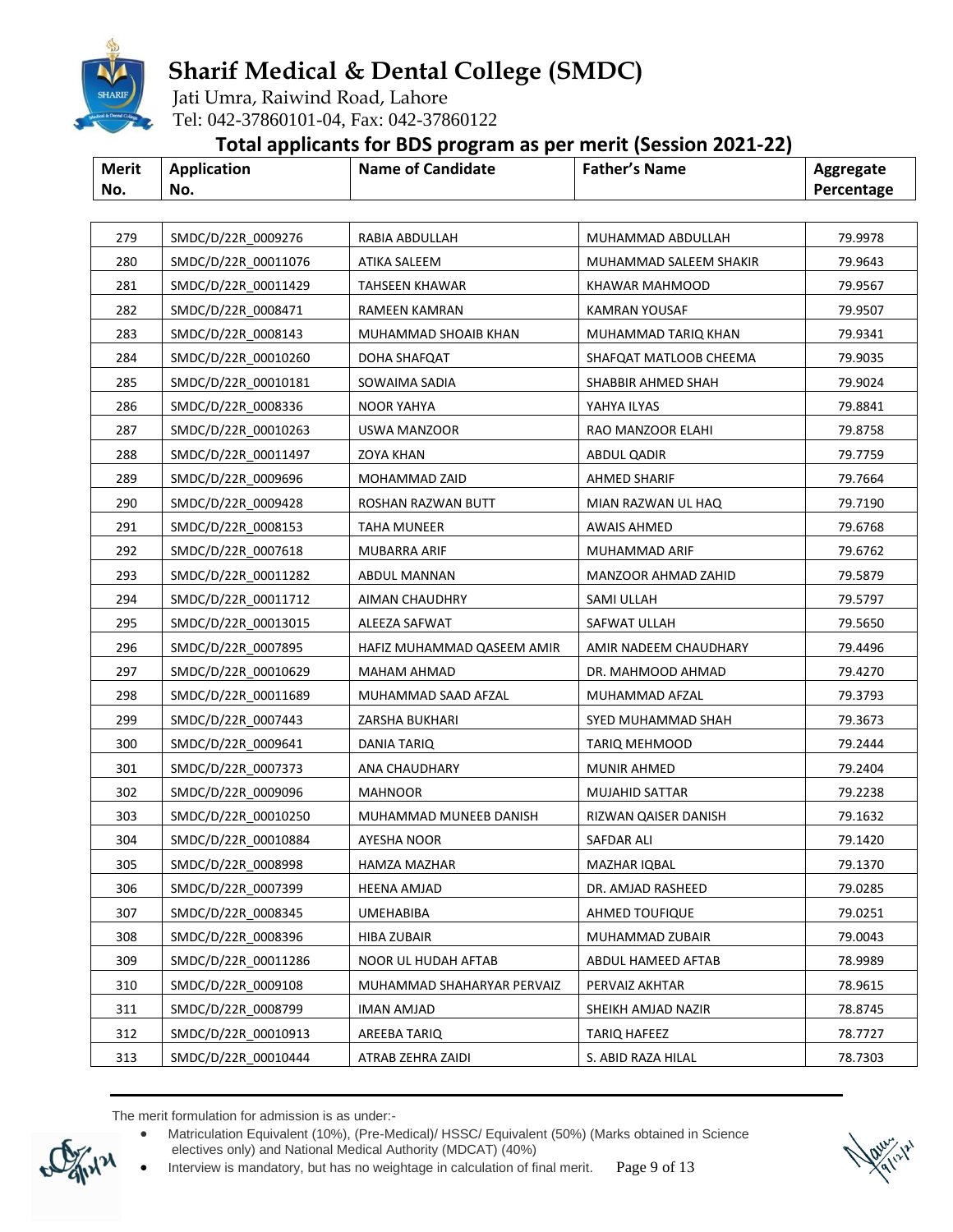

Jati Umra, Raiwind Road, Lahore Tel: 042-37860101-04, Fax: 042-37860122

### **Total applicants for BDS program as per merit (Session 2021-22)**

|       |                    | . .                      |                      |            |
|-------|--------------------|--------------------------|----------------------|------------|
| Merit | <b>Application</b> | <b>Name of Candidate</b> | <b>Father's Name</b> | Aggregate  |
| No.   | No.                |                          |                      | Percentage |

| 314        | SMDC/D/22R_0008111                        | <b>HARIS HABIB</b>                      | <b>ASIF JAVED</b>                          | 78.7279            |
|------------|-------------------------------------------|-----------------------------------------|--------------------------------------------|--------------------|
| 315        | SMDC/D/22R 0007202                        | MUHAMMAD MUNEEB SHAHID                  | SHAHID MEHMOOD                             | 78.7143            |
| 316        | SMDC/D/22R 0009751                        | NAIMAL AZHAR                            | AZHAR TARIQ                                | 78.7032            |
| 317        | SMDC/D/22R 00012705                       | SHEHZIL SHAHID                          | SHAHID PERVAIZ                             | 78.6611            |
| 318        | SMDC/D/22R 00011385                       | MUHAMMAD HUZAIFA KHALID                 | MUHAMMAD KHALID                            | 78.6572            |
| 319        | SMDC/D/22R 00011005                       | ALINA SOHAIL                            | SOHAIL ASGHAR                              | 78.5905            |
| 320        | SMDC/D/22R_00011554                       | JAWERIA ALEEM                           | MUHAMMAD ALEEM                             | 78.5492            |
| 321        | SMDC/D/22R 00010818                       | <b>ZUHA RAZA</b>                        | RAZA ABBAS                                 | 78.5479            |
| 322        | SMDC/D/22R 00010929                       | ASHBAL AZEEM                            | AZEEM SHAHID                               | 78.5468            |
| 323        | SMDC/D/22R 0008641                        | LAIBA ADNAN                             | MUHAMMAD ADNAN                             | 78.5377            |
| 324        | SMDC/D/22R 0007745                        | MUSAB ABDUL HALIM                       | TALHA ABDUL HALIM                          | 78.5166            |
| 325        | SMDC/D/22R_0009403                        | JALAL HUSSAIN SHAH                      | AZHAR HUSSAIN SHAH                         | 78.4008            |
|            | SMDC/D/22R 00011377                       | MUHAMMAD ABDURREHMAN BIN<br><b>UMAR</b> |                                            |                    |
| 326<br>327 | SMDC/D/22R 0007577                        | HUMDA MIRZA                             | MUHAMMAD UMAR FAROOQ<br>YOUSAF ABBAS MIRZA | 78.3866<br>78.3337 |
|            |                                           |                                         | MUKHTAR HUSSAIN                            |                    |
| 328<br>329 | SMDC/D/22R 00012855                       | NIMRA SHEHZADI                          |                                            | 78.2993            |
| 330        | SMDC/D/22R 00011517                       | <b>FAHAD EJAZ</b>                       | <b>EJAZ HAMEED</b><br>TARIQ NAZIR          | 78.2747<br>78.2643 |
| 331        | SMDC/D/22R_0007817<br>SMDC/D/22R 00010519 | SUNAHUM TARIQ                           | TAHIR AZEEM                                | 78.2266            |
| 332        | SMDC/D/22R 0007522                        | TAHREEM TAHIR                           | <b>ASIF JAVED</b>                          | 78.1560            |
| 333        | SMDC/D/22R 0009092                        | LAIBA ASIF                              |                                            | 78.0866            |
|            |                                           | SAEEDANOORHUNJRA                        | JAMILHUSSAIN                               |                    |
| 334        | SMDC/D/22R 00011596                       | URWAH KASHIF                            | <b>KASHIF IFTIKHAR</b>                     | 78.0745            |
| 335        | SMDC/D/22R 0009847                        | UNEEZA ZAFAR TAREEN                     | ZAFAR IQBAL KASHI                          | 78.0292            |
| 336        | SMDC/D/22R 00011475                       | <b>FATIMA ZAHRA</b>                     | RAJA GHAYUR ALI                            | 77.9659            |
| 337        | SMDC/D/22R 0008862                        | HAFIZ UMER FAROOQ                       | TALIB HUSSAIN                              | 77.9656            |
| 338        | SMDC/D/22R 0007528                        | <b>SAAD TAHIR</b>                       | TAHIR RASHEED                              | 77.9254            |
| 339        | SMDC/D/22R_00010190                       | <b>HAMZA AMEEN</b>                      | MUHAMMAD AMEEN YOUSAF                      | 77.9064            |
| 340        | SMDC/D/22R 00011644                       | SAMAN JAVAID                            | MUHAMMAD JAVAID                            | 77.9000            |
| 341        | SMDC/D/22R 0007928                        | AHMED ALI                               | JAVED IQBAL                                | 77.8833            |
| 342        | SMDC/D/22R 00011537                       | ZAINAB JAVED                            | KHALID JAVED                               | 77.8830            |
| 343        | SMDC/D/22R 0009219                        | ARMEEN NOMAN JANJUA                     | MUHAMMAD NOMAN BABUR                       | 77.8380            |
| 344        | SMDC/D/22R 0009360                        | FATIMA                                  | MOHAMMAD SALEEM AHMED                      | 77.8235            |
| 345        | SMDC/D/22R_00011295                       | HAFIZA IQRA LODHI                       | ABDUL JALIL LODHI                          | 77.7931            |
| 346        | SMDC/D/22R 0008113                        | SYED HAYYAN BILAL                       | <b>SYED BILAL HAIDER</b>                   | 77.7381            |
| 347        | SMDC/D/22R 0009497                        | MOHAMMED ALEEM RIAZ                     | RIAZ HAMEED CHAUDHRY                       | 77.3059            |

 Matriculation Equivalent (10%), (Pre-Medical)/ HSSC/ Equivalent (50%) (Marks obtained in Science electives only) and National Medical Authority (MDCAT) (40%)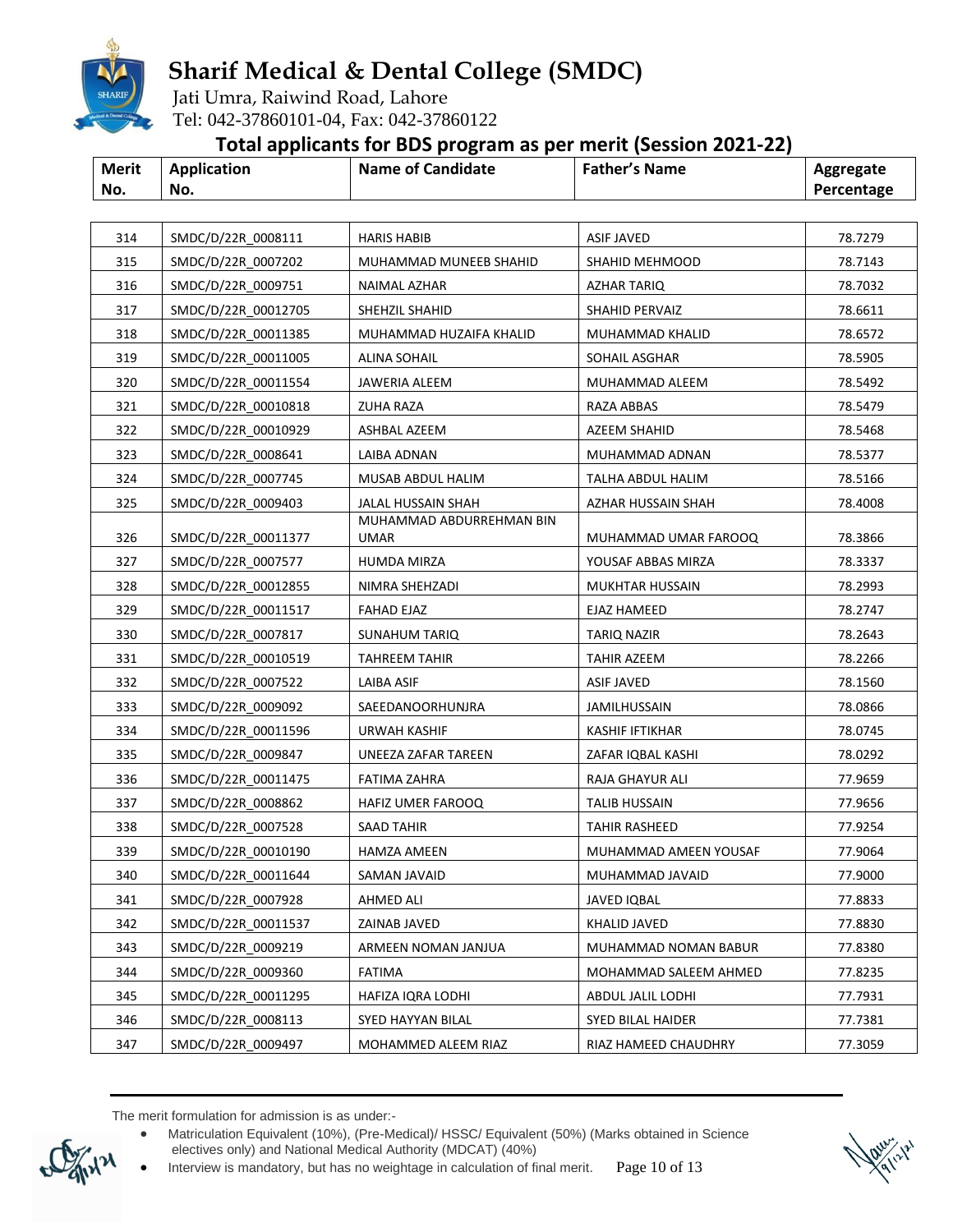

Jati Umra, Raiwind Road, Lahore Tel: 042-37860101-04, Fax: 042-37860122

### **Total applicants for BDS program as per merit (Session 2021-22)**

| <b>Merit</b> | Application | <b>Name of Candidate</b> | <b>Father's Name</b> | Aggregate  |
|--------------|-------------|--------------------------|----------------------|------------|
| No.          | No.         |                          |                      | Percentage |

| 348 | SMDC/D/22R 00010231 | AYESHA KHAN                             | SHAFQAT MAHMOOD                      | 77.1028 |
|-----|---------------------|-----------------------------------------|--------------------------------------|---------|
| 349 | SMDC/D/22R 00010480 | <b>REHAN AHMAD</b>                      | <b>IFTIKHAR AHMAD</b>                | 77.0374 |
| 350 | SMDC/D/22R 0009531  | MARYUM AFZAL                            | MUHAMMAD AFZAL                       | 76.7366 |
| 351 | SMDC/D/22R 00011293 | MUHAMMAD MUSA MANSOOR                   | <b>AHMAD MANSOOR</b>                 | 76.7214 |
| 352 | SMDC/D/22R 00011144 | RIMSHA SALEEM                           | MUHAMMAD SALEEM                      | 76.6849 |
| 353 | SMDC/D/22R 00011447 | SAAD AHMAD                              | SHARAFAT ALI                         | 76.5286 |
| 354 | SMDC/D/22R 00011164 | AAIMA NAWAZ                             | MUHAMMAD NAWAZ                       | 76.5031 |
| 355 | SMDC/D/22R 00010004 | SIMAL ALI                               | LIAQUAT ALI CH                       | 76.3246 |
| 356 | SMDC/D/22R 0007557  | SAMEEN ASAD                             | MALIK MOHAMMAD ASAD KHAN             | 76.3190 |
| 357 | SMDC/D/22R 0009500  | MUHAMMAD ALI ANS                        | SHABBIR AHMAD                        | 76.1349 |
| 358 | SMDC/D/22R 0009101  | ALAMDAR HUSSAIN                         | TAJIR HUSSAIN                        | 76.1249 |
| 359 | SMDC/D/22R 0008806  | AMNA ARSHAD                             | ABDUL RAUF ARSHAD                    | 76.1063 |
| 360 | SMDC/D/22R 00010514 | MUHAMMAD MUSA ALI AQEEL                 | MUHAMMAD AQEEL                       | 76.1021 |
| 361 | SMDC/D/22R 00010537 | TOOBA AHMAD                             | FAROOQ AHMAD                         | 75.9988 |
| 362 | SMDC/D/22R 0009390  | SAADAN YAR KHAN                         | SALEEM ULLAH                         | 75.8619 |
| 363 | SMDC/D/22R 00010557 | BADAR UD DIN ALTAMASH                   | ALTAMASH MAQSOOD                     | 75.8472 |
| 364 | SMDC/D/22R 00010357 | ZUBAIDA QURBAN ALI                      | <b>QURBAN ALI</b>                    | 75.8079 |
| 365 | SMDC/D/22R 00011614 | OMAR REHAN KHAN                         | TIKKA KHAN                           | 75.7556 |
| 366 | SMDC/D/22R 0009424  | EMAAN BAJWA                             | JAVED IQBAL                          | 75.7548 |
| 367 | SMDC/D/22R 00013074 | SAAD MEERAN                             | ANSAR IQBAL                          | 75.6887 |
| 368 | SMDC/D/22R 0009118  | <b>MARYAM MUNIR</b>                     | MUHAMMAD MUNIR ALAM                  | 75.6159 |
| 369 | SMDC/D/22R 0009532  | SIDRA ABBAS                             | <b>GHULAM ABBAS</b>                  | 75.5040 |
| 370 | SMDC/D/22R 00013121 | <b>BILAL MEHMOOD</b>                    | MEHMOOD AHMAD BHATTI                 | 75.4699 |
| 371 | SMDC/D/22R 0009656  | RAFIA RIZWAN                            | MUHAMMAD RIZWAN AWAN                 | 75.3013 |
| 372 | SMDC/D/22R 00010409 | RAFIA RIZWAN                            | MUHAMMAD RIZWAN AWAN                 | 75.3013 |
| 373 | SMDC/D/22R 00010932 | ZAINAB NAWAZ CHATTHA                    | KHALID NAWAZ CHATHA                  | 75.2730 |
| 374 | SMDC/D/22R 0009970  | MUHAMMAD BADAR HANIF                    | MUHAMMAD HANIF                       | 75.1829 |
| 375 | SMDC/D/22R 00011209 | <b>HOOR FATIMA BUTT</b>                 | MUHAMMAD FAISAL BUTT                 | 75.0984 |
| 376 | SMDC/D/22R 0008545  | AIMAN NAVEED                            | MUHAMMAD NAVEED ANJUM                | 75.0595 |
| 377 | SMDC/D/22R 0008510  | EISHA ARSHAD                            | MOHAMMAD ARSHAD KHAN                 | 75.0445 |
| 378 | SMDC/D/22R 00010891 | WYNA RIZWAN                             | RIZWAN ALI KHAN                      | 74.7372 |
| 379 | SMDC/D/22R 0008315  | <b>EMAN AMIR</b>                        | AMIR JAMIL                           | 74.6936 |
| 380 | SMDC/D/22R 00010016 | AMNA MUSHTAQ                            | MUSHTAQ ALI                          | 74.6675 |
| 381 | SMDC/D/22R 0009067  | MUFTI MUHAMMAD SHAHWAR UD<br>DIN HAIDER | MUFTI MUHAMMAD ASIM UD DIN<br>HAIDER | 74.3063 |

 Matriculation Equivalent (10%), (Pre-Medical)/ HSSC/ Equivalent (50%) (Marks obtained in Science electives only) and National Medical Authority (MDCAT) (40%)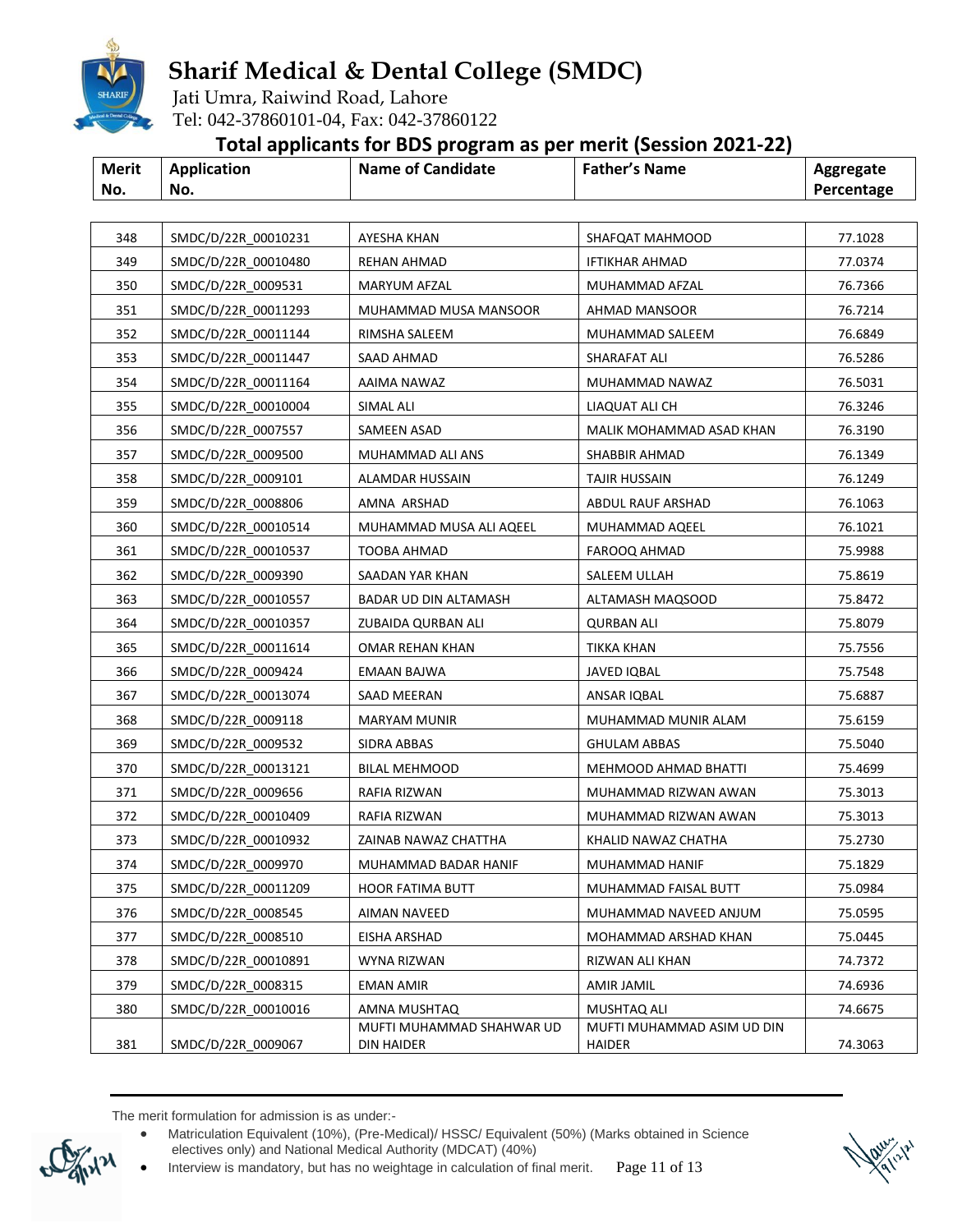

Jati Umra, Raiwind Road, Lahore Tel: 042-37860101-04, Fax: 042-37860122

### **Total applicants for BDS program as per merit (Session 2021-22)**

|              |             | . .               |                      |            |
|--------------|-------------|-------------------|----------------------|------------|
| <b>Merit</b> | Application | Name of Candidate | <b>Father's Name</b> | Aggregate  |
| No.          | No.         |                   |                      | Percentage |

| 382 | SMDC/D/22R 00010337 | <b>AREEHA KHALID</b>        | KHALID MEHMOOD RANA         | 74.2111 |
|-----|---------------------|-----------------------------|-----------------------------|---------|
| 383 | SMDC/D/22R 00011268 | NALAIN MUHAMMAD UMAIR       | MUHAMMAD AHMAD SALIK        | 74.2011 |
| 384 | SMDC/D/22R_00010280 | <b>HOSHANA LUTHER</b>       | <b>TABREZ LUTHER</b>        | 74.1651 |
| 385 | SMDC/D/22R 0009148  | ROHMA IRFAN RAO             | RAO MUHAMMAD IRFAN KHAN     | 74.1357 |
| 386 | SMDC/D/22R 00012750 | ALEEHA ASIM                 | ASIM MAHMOOD BAJWA          | 74.0963 |
| 387 | SMDC/D/22R 0008498  | KAINAT FATIMAH              | MIRZA MUKHTAR ABBAS         | 74.0683 |
| 388 | SMDC/D/22R 00010286 | AHMAD AAMIR KHAN            | AAMIR MUSHTAQ KHAN          | 73.9052 |
| 389 | SMDC/D/22R 0009462  | <b>MOIN SHEIKH</b>          | <b>TANVEER SHEIKH</b>       | 73.8270 |
| 390 | SMDC/D/22R 0009875  | AHMAD HASEEB UL HASSAN      | MUHAMMAD SHAFIQ ANJUM       | 73.7425 |
| 391 | SMDC/D/22R 00010261 | MUBASHIR RASOOL             | <b>ISRAR AHMED</b>          | 73.5909 |
| 392 | SMDC/D/22R 0007079  | <b>SANA REHMAN</b>          | ABDUL REHMAN                | 73.5813 |
| 393 | SMDC/D/22R 0007237  | AYMAN KHALID SATTI          | KHALID MEHMOOD SATTI (LATE) | 73.5651 |
| 394 | SMDC/D/22R_0008989  | NIMRA IFTIKHAR              | <b>IFTIKHAR AHMED</b>       | 73.5190 |
| 395 | SMDC/D/22R 00011050 | SYEDA ADA BINTE HAIDER      | SYED JARRY HAIDER SHAH      | 73.4591 |
| 396 | SMDC/D/22R 00010350 | <b>AYESHA MAJED</b>         | MAJED RASHID                | 73.3545 |
| 397 | SMDC/D/22R 00011148 | <b>IBRAHEEM NASEER</b>      | <b>NASEER AHMED</b>         | 73.2511 |
| 398 | SMDC/D/22R_0009080  | <b>MARYUM ARIF</b>          | MUHAMMAD ARIF DOGAR         | 73.2397 |
| 399 | SMDC/D/22R_00010775 | <b>FAJJAR IJAZ</b>          | MUHAMMAD IJAZ               | 73.2190 |
| 400 | SMDC/D/22R 00010383 | MUHAMMAD AHMAD HANIF        | MUHAMMAD HANIF              | 73.1762 |
| 401 | SMDC/D/22R_0007742  | TAHA NADEEM                 | NADEEM AKHTER               | 73.1392 |
| 402 | SMDC/D/22R_00011481 | <b>HARAM JAVAID</b>         | MALIK JAVAID IQBAL          | 73.1376 |
| 403 | SMDC/D/22R 0007612  | FIZA WALI                   | WASIM WALI MUHAMMAD         | 73.0063 |
| 404 | SMDC/D/22R_00011374 | <b>MISHAL RANIA</b>         | QAZI MUHAMMAD SHAMIM        | 72.9968 |
| 405 | SMDC/D/22R_00011168 | MUHAMMAD AZAR IMTIAZ        | IMTIAZ UL HAQ               | 72.7932 |
| 406 | SMDC/D/22R 0008347  | RUHMA KAMRAN                | KAMRAN MANZOOR              | 72.3204 |
| 407 | SMDC/D/22R 0007228  | KHADIJA NOOR                | MOHAMMAD RASHID AYUB        | 72.1412 |
| 408 | SMDC/D/22R 00010937 | ARIBAH NAWAZ CHATTA         | KHALID NAWAZ CHATHA         | 71.9143 |
| 409 | SMDC/D/22R 00011064 | <b>JAWARIA HASSAN</b>       | <b>JAMSHAID HASSAN</b>      | 71.8690 |
| 410 | SMDC/D/22R 00011106 | AREEQA LIAQAT               | LIAQAT ALI                  | 71.6004 |
| 411 | SMDC/D/22R_00012887 | SHEIKH MUHAMMAD YAHYA AZHAR | AZHAR RASHID                | 71.4953 |
| 412 | SMDC/D/22R 0007549  | AYDA SOHAIL ANWER           | SOHAIL MEHMOOD ANWER        | 71.4191 |
| 413 | SMDC/D/22R 0009149  | AREEBA MUGHAL               | SABIR SIDDIQUE              | 71.3993 |
| 414 | SMDC/D/22R_00010985 | ABDULLAH FAISAL DEEN        | <b>FAISAL DIN</b>           | 71.3809 |
| 415 | SMDC/D/22R 0009882  | SUMMAN ALAM                 | MUHAMMAD SHOAIB ALAM        | 71.2738 |
| 416 | SMDC/D/22R_00010735 | NIDA ANWAR                  | MUHAMMAD ANWAR              | 71.1904 |

 Matriculation Equivalent (10%), (Pre-Medical)/ HSSC/ Equivalent (50%) (Marks obtained in Science electives only) and National Medical Authority (MDCAT) (40%)